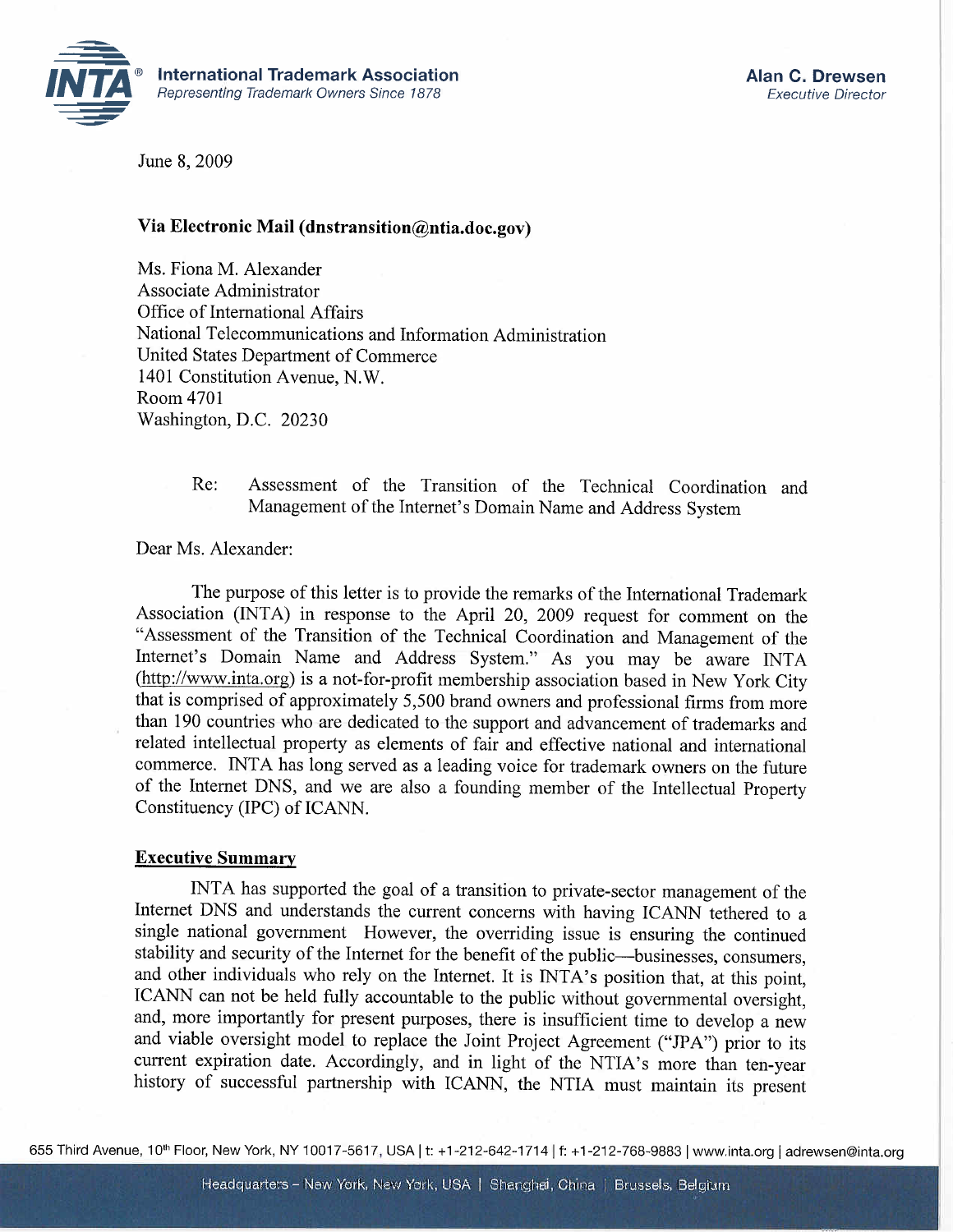oversight through the JPA until new accountability mechanisms for ICANN can be designed and NTIA's responsibilities effectively and seamlessly transferred.

The extension of the JPA is particularly important given the potential for instability posed by such current ICANN initiatives as its planned roll-out of new gTLDs and the potential reconstitution of the Generic Names Supporting Organization (GNSO). For the NTIA to sever its relationship with ICANN now would pose too great a risk to the interest of all stakeholders, including the U.S. government, in ensuring the stable and secure development of Internet commerce and communication.

During an extension of the JPA, the NTIA and ICANN can continue working on the issues, discussed more fully in INTA's responses to the questions posed in the request for comment, that remain unresolved or unaddressed following the most recent mid-term review, including:

Representation – Substantial work remains for ICANN to develop an organizational governance structure that provides for the adequate representation of commercial Internet users, including trademark owners, within ICANN's governance. Representation is a critical issue to the question of whether ICANN is competent as a private-sector regulatory body of the DNS. ICANN's latest plan to reserve half of the representation on its GNSO Council to the registrars and registries it oversees is as fundamentally flawed as if half of the seats on the FCC or half of the rulemaking leadership of the FDA were reserved for the industries those agencies regulate.

Contract Compliance – Contract enforcement is central to ICANN's competence as an Internet governance body, and, while some limited progress has been made, ICANN has repeatedly demonstrated inadequate enforcement of even its most fundamental and longest-standing contractual policies. ICANN's lack of commitment and resources with respect to contractual enforcement has directly led to conduct that translates into DNS instability, e.g., lax compliance by registrars with respect to their obligations under the RAA, tolerance of inaccurate Whois information, and a lack of uniformity and cooperation with respect to proxy registrations.

TLD Management - ICANN's proposed New gTLD program is seriously deficient in many regards and raises serious consumer protection and public safety concerns. ICANN's New gTLD program contemplates the introduction of a potentially unlimited number new gTLDs and presents an array of complicated and important challenges and obstacles that ICANN has not sufficiently addressed with any specificity or certainty.

Accountability – While the IANA services contract maintained by ICANN is a critical technical Internet infrastructure management agreement, the contract does not provide the community with sufficient accountability over ICANN's governance, especially in light of the range of technical and policy matters under ICANN's purview,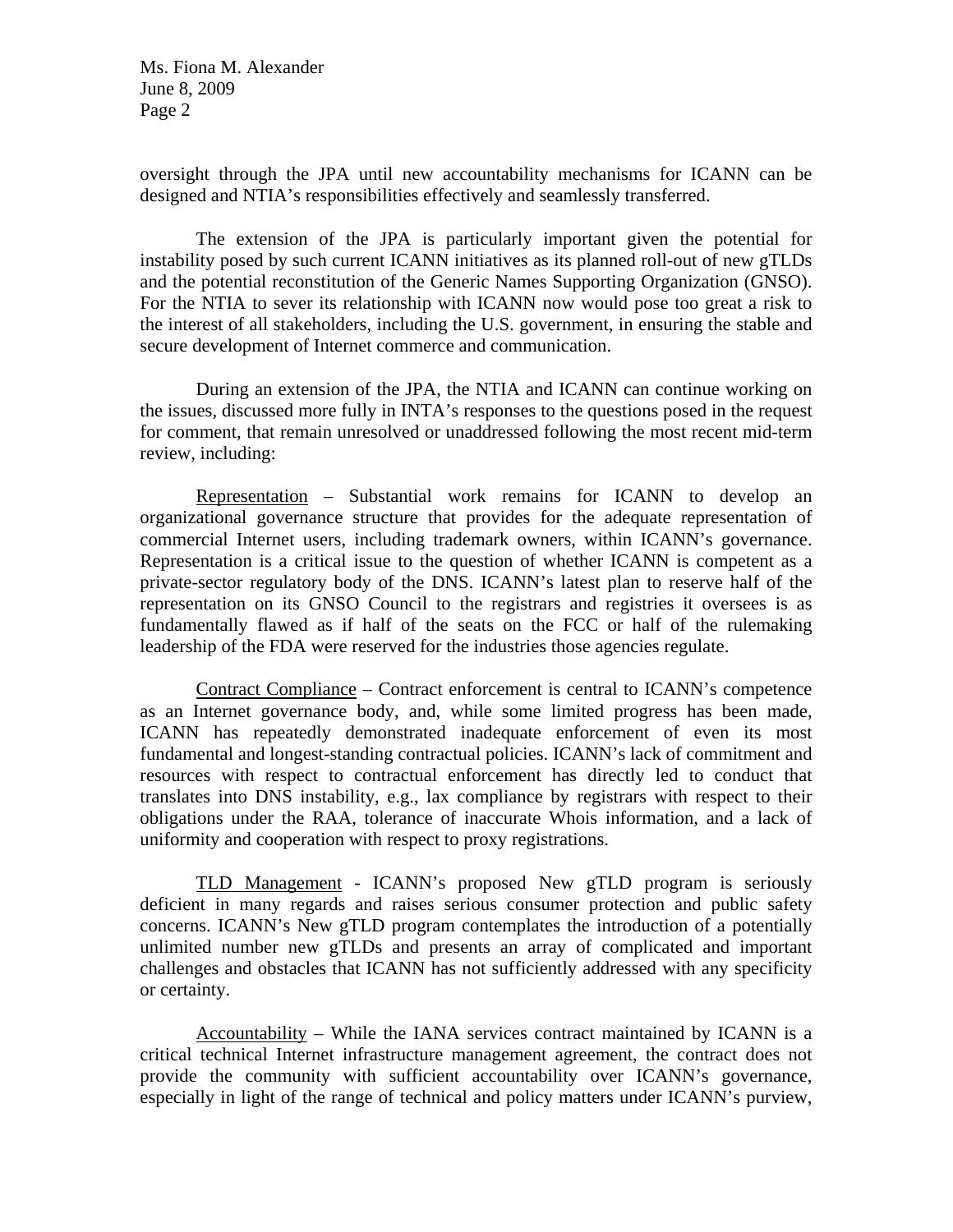and the limited efficacy that would result from re-assuming the IANA function if NTIA became dissatisfied with ICANN's progress. Neither ICANN's proposals for new accountability mechanisms, nor the fact that it is headquartered in the United States, are sufficient for providing the community with real oversight and accountability over ICANN's decisions. INTA encourages the NTIA and ICANN to work in conjunction in extending the Joint Project Agreement in order to explore whether sustainable accountability mechanisms can be developed that are acceptable to all stakeholders.

## **Question 1**

*The DNS White Paper articulated four principles (i.e., stability; competition; private, bottom–up coordination; and representation) necessary for guiding the transition to private sector management of the DNS. Are these still the appropriate principles? If so, have these core principles been effectively integrated into ICANN's existing processes and structures?* 

# **Response 1**

INTA continues to believe that these four principles are appropriate for the oversight of ICANN. While ICANN has made progress in establishing a basic infrastructure to meet these four principles and has shown flexibility in reacting to and responding to challenges in this cyber universe, there are still significant gaps in the application of these principles to ICANN's actions. Accordingly, INTA recommends the extension of the Joint Project Agreement until these issues can be explored and adequately addressed.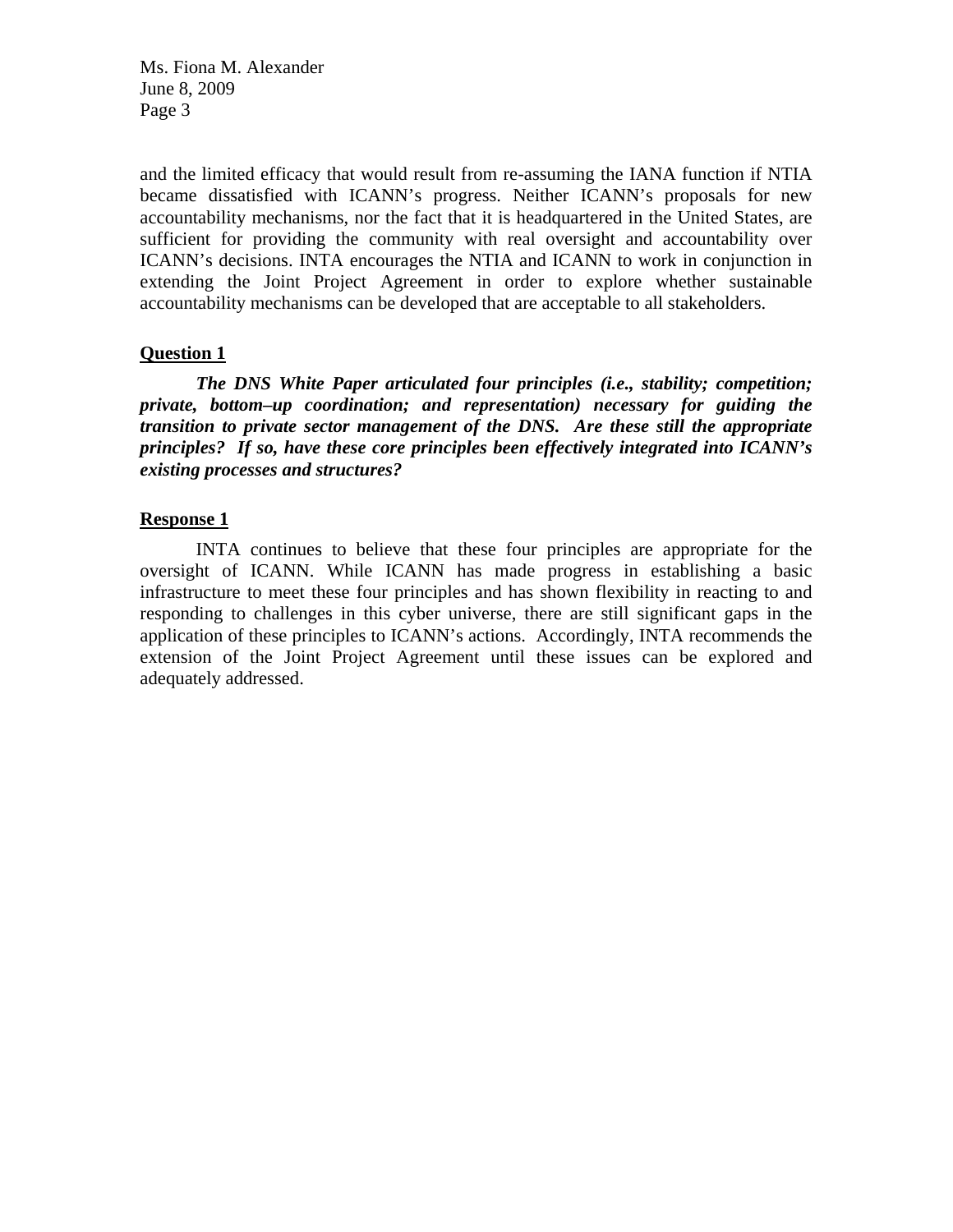#### **Stability**

As noted in INTA's previous comments,<sup>[1](#page-3-0)</sup> the principle of "stability" as originally set forth in the DNS White Paper encompassed significantly more than the narrow, selfdefined mission of "coordinating the management of the technical elements of the DNS".<sup>[2](#page-3-1)</sup> The White Paper's frequent reference to matters other than Internet protocols and root servers included the protection of trademarks in the Internet  $DNS$ ,  $\frac{3}{5}$  $\frac{3}{5}$  $\frac{3}{5}$  strongly suggested that stability was never contemplated to be merely technical efficiency, and also included the user's ability to reach his/her intended destination in cyberspace. As INTA has previously stated:

"From a purely technical perspective it may be the root servers and protocols that make the Internet work, but it is brand awareness -- the familiarity of a 'name' by the average 'Netcitizen' -- that has made the Internet a part of so many lives and the indispensable tool that it is today."<sup>[4](#page-3-3)</sup>

The Internet plays a vital, role today in culture, commerce, and everyday communication, and ICANN is intended to be the single, self-regulating arbiter of Internet navigation. Given this, ICANN cannot claim, on the one hand, the right to make decisions that affect the user's ability to navigate the Internet, while, on the other hand, claim that there is no benchmark principle for evaluating ICANN's performance of that function.

In evaluating how successfully ICANN has tended to the "stability" of the Internet, it is appropriate to assess: (1) how well ICANN has coordinated the management of the technical elements of the DNS; and (2) how well ICANN has anticipated and accounted for the implications to Internet users of the implementation of those technical decisions. ICANN must commit adequate resources and its will to the monitoring and enforcement of the contractual obligations of its registrars and registries, as well as other threats to the stability of the Internet such as phishing, pharming and the lack of a global standard for proxy registrations and the release of WHOIS data.

The Internet cannot be a safe, stable and secure place if it is beyond the realm of law. The basic role for ICANN or any governing entity includes setting the "rules of the

 $\overline{a}$ 

<span id="page-3-0"></span><sup>&</sup>lt;sup>1</sup> INTA's Letter Comments to DNS Transition, July 5, 2006("INTA 2006 Letter"); INTA's Letter Comments to JPA Mid-Term Review, February 12, 2008 ("INTA 2008 Letter").

<span id="page-3-1"></span><sup>2</sup> ICANN website at http://www.icann.org/tr/english.html

<sup>3</sup> 71 Fed. Reg. 31,746-7 (May 26, 2006).

<span id="page-3-3"></span><span id="page-3-2"></span><sup>&</sup>lt;sup>4</sup> Testimony of Anne Chasser, President of the International Trademark Association, Before the U.S. House of Representatives Subcommittee on Courts & Intellectual Property, at

[http://www.inta.org/index.php?option=com\\_content&task=view&id=620&Itemid=152&getcontent=3](http://www.inta.org/index.php?option=com_content&task=view&id=620&Itemid=152&getcontent=3), July 28, 1999.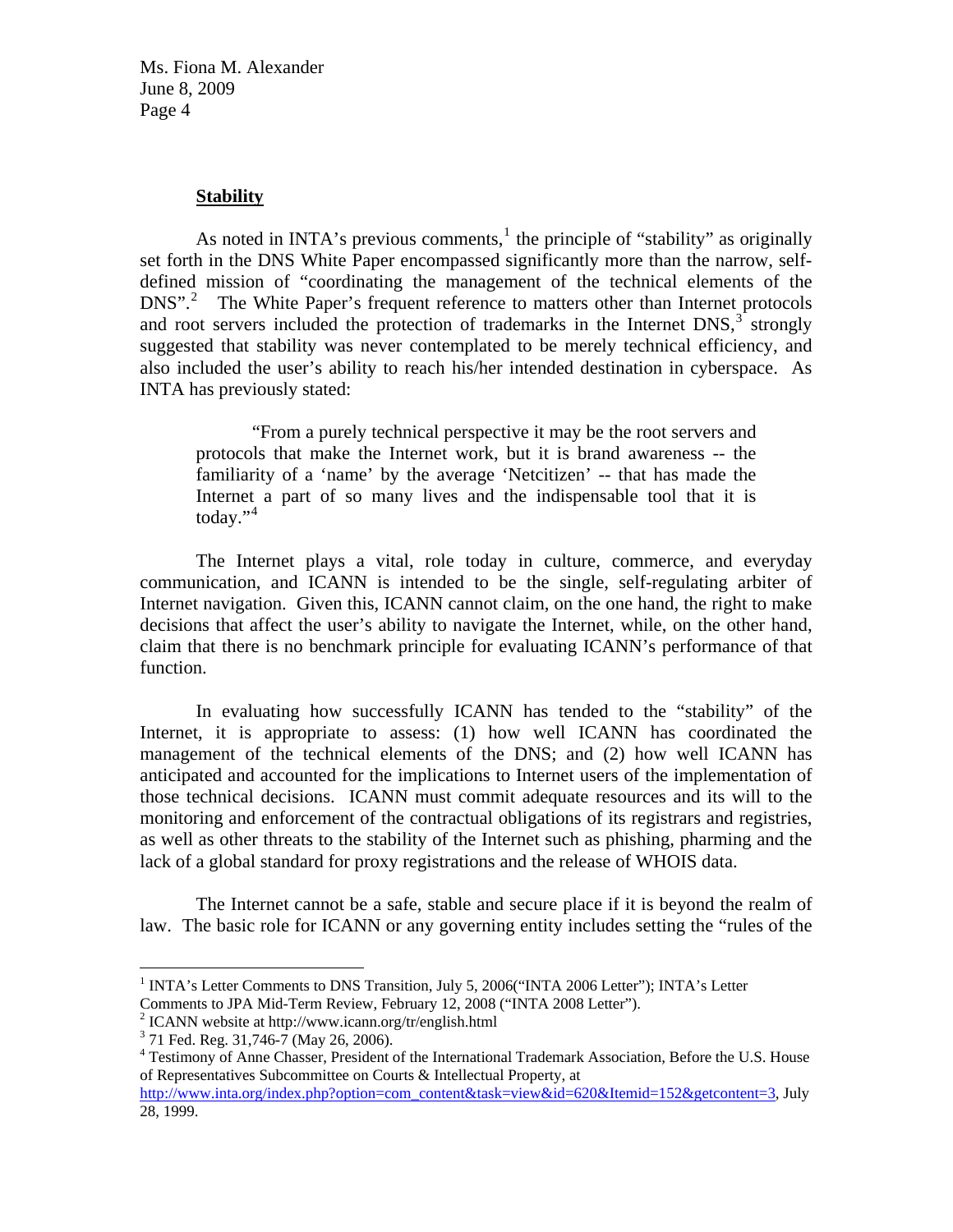road" and enforcing those rules. If ICANN is to be a fully, independent, self-governing entity, it must be willing to set *and* enforce those rules. As a private actor, ICANN can only govern by strong leadership, robust membership agreements/contracts and enforcement of those agreements and contracts. To date, ICANN still only employs five individuals devoted to contract enforcement and monitoring,<sup>[5](#page-4-0)</sup> and ICANN has terminated only four registrars in the past year for non-compliance with contractual obligations.<sup>[6](#page-4-1)</sup> Despite the Updated Contractual Compliance Program: Philosophy, Vision and 2008 Operating Plan,<sup>[7](#page-4-2)</sup> ICANN has not significantly increased its compliance efforts. ICANN needs to set a proactive agenda for monitoring and enforcement by, among other things, establishing a set of escalating penalties for: (i) non-compliance with contractual agreements; (ii) inaccurate Whois data; (iii) vicarious responsibility by registrars for reseller non-compliance with Register Accreditation Agreements ("RAA"); (iv) registry and registrar non-cooperation with UDRP proceedings; and (v) proxy registration and release of Whois data.

Stability of the Internet is also significantly affected every time a new gTLD is introduced. While this has been a relatively controlled process in the past, the launching of more new gTLDs at an ever increasing pace has an inherently destabilizing effect on the Internet. While this destabilizing effect can be relatively temporary for any single gTLD, the duration of the instability is increased by the rate at which such new gTLDs are released and the preparation of the marketplace for the new gTLDs. ICANN still has not finalized its new gTLD policy, but its current plan contemplates an ever-increasing rate of new gTLD releases with less and less marketplace preparation required through mandatory pre-launch mechanisms. These same concerns apply with even greater negative consequences to the introduction of internationalized domain names (IDNs).

Independently, ICANN's untried Domain Failover Policy may be severely tested in the coming months by the unprecedented global financial crisis. The Domain Failover Policy was created in direct response to the RegisterFly registrar failure. To date this policy is untested. Given the current worldwide economic crisis and the increased risk of business failures, registrar failures should also be anticipated in the coming months. Apart from other concerns, it is critical that the NTIA's relationship with ICANN not be terminated prior to adequate testing of the Domain Failover Policy.

# **Competition**

 ICANN appears to hold the simplistic belief that more actors (registrars and registries) and more resources (gTLDs) inherently increase competition, and that competition is always beneficial to consumers. Unfortunately, increasing competition in this complex economic model is not so simple. For example, ICANN's proposal to relax the current vertical separation requirements between registrars and registries will not

<sup>&</sup>lt;sup>5</sup> ICANN website at  $\frac{http://www.ican.org/en/compliance/staffing-plan.html}{http://www.ican.org/en/compliance/staffing-plan.html}.$ 

<span id="page-4-2"></span><span id="page-4-1"></span><span id="page-4-0"></span>ICANN website at <http://www.icann.org/en/compliance/>. 7 *See* id.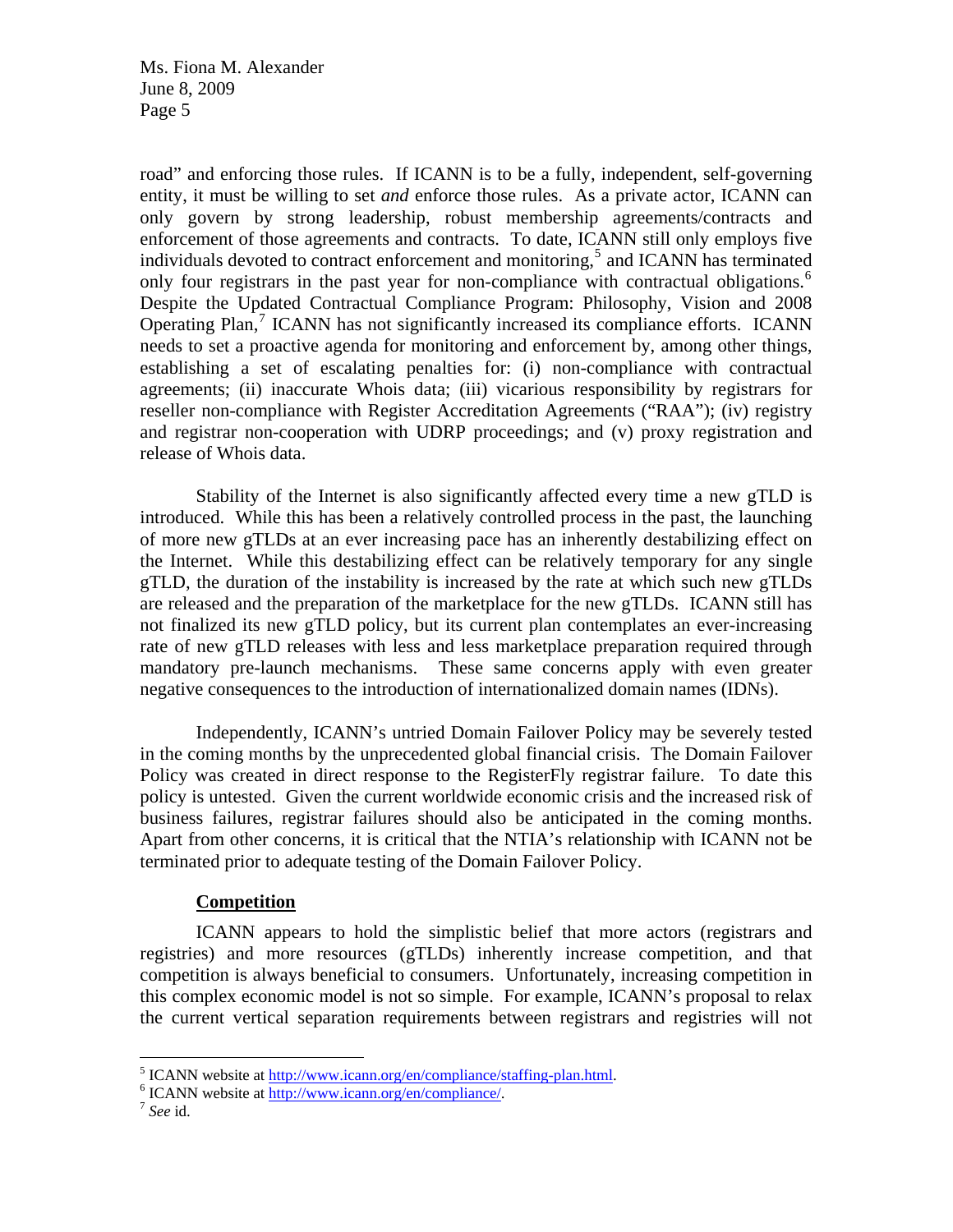enhance competition but, indeed, will inhibit competition. Since many registrars own vast portfolios of domain name registrations, granting registrars preferential access to domain names in certain registries will deny equal access and inhibit competition. Equal access and vertical separation prevent particular registrants from having preferred access to domains in particular registries. Preventing this privileged access is a compelling reason to maintain vertical separation, especially since ICANN has not developed a consensus policy limiting registrar warehousing of domain names as envisioned since the RAA was drafted.<sup>[8](#page-5-0)</sup> The current regime already suffers from the problem wherein registrars are encouraged to passively register domain names incorporating well-known trademarks and populate the holding pages on those sites with pay-per-click advertisements or other practices that generate revenue for the registrar. Relaxing the current vertical separation between registries and registrars does not appear to do anything towards ameliorating this problem and likely exacerbates it.

Likewise, the generation of additional gTLDs does not *de facto* increase competition. In 2006, ICANN originally directed its staff to undertake an economic study to determine the competitive effects of increasing the number of  $gTLDs$ .<sup>[9](#page-5-1)</sup> The study was never undertaken, and in 2008 the Department of Justice raised concerns regarding the final balance of consumer benefit and harm in creating additional gTLDs and regarding ICANN's ability to constrain new registry operators from exercising market power.<sup>[10](#page-5-2)</sup> The Department of Commerce has called for ICANN to commission an economic study to test whether the addition of new gTLDs fosters competition in a manner that benefits consumers and whether the increase in gTLDs would have any detrimental effects on consumers.<sup>[11](#page-5-3)</sup> Although ICANN received preliminary reports on these issues by Dennis Carlton,<sup>[12](#page-5-4)</sup> the Intellectual Property Constituency (IPC) has expressed its views that these reports are not what the ICANN Board called for – an independent empirical study of the domain name registration market -- and are, at best, very preliminary and, at worst, seriously flawed and more appropriately viewed as advocacy than analysis.[13](#page-5-5) A review of the Carlton Reports by Michael Kende of Analysys Mason references data that indicates that instead of creating valuable new domain space, new gTLDs have not operated to constrain prices below ICANN-set price caps and have engendered significant costs in terms of trademark protection.<sup>[14](#page-5-6)</sup> To date

 $\overline{a}$ <sup>8</sup> ICANN Registrar Accreditation Agreement, section 3.7.9.<br><sup>9</sup> Noted in Meredith Beker, Dept. of Commerce Letter to Bet

<span id="page-5-1"></span><span id="page-5-0"></span><sup>&</sup>lt;sup>9</sup> Noted in Meredith Baker, Dept. of Commerce Letter to Peter Dengate-Thrush, dated December 18, 2008, [http://www.ntia.doc.gov/comments/2008/icann\\_081218.pdf](http://www.ntia.doc.gov/comments/2008/icann_081218.pdf).<br><sup>[10](http://www.ntia.doc.gov/comments/2008/icann_081218.pdf)</sup> Deborah A. Garza, Dept. of Justice, Letter to Meredith A. Baker, regarding ICANN's Draft RFP for New

<span id="page-5-2"></span>gTLDs, dated December 3, 2008, [http://www.ntia.doc.gov/comments/2008/icann\\_081218.pdf](http://www.ntia.doc.gov/comments/2008/icann_081218.pdf). <sup>11</sup> Meredith Baker, Dept. of Commerce Letter to Peter Dengate-Thrush, dated December 18, 2008.

<span id="page-5-4"></span><span id="page-5-3"></span><sup>&</sup>lt;sup>12</sup> Preliminary Report of Denis Carlton Regarding Impact of New gTLDs on Consumer Welfare,

[http://www.icann.org/en/topics/new-gtlds/prelim-report-consumer-welfare-04mar09-en.pdf,](http://www.icann.org/en/topics/new-gtlds/prelim-report-consumer-welfare-04mar09-en.pdf) and Preliminary Analysis of Dennis Carlton Regarding Price Caps for New gTLD Internet Registries, [http://www.icann.org/en/topics/new-gtlds/prelim-report-registry-price-caps-04mar09-en.pdf,](http://www.icann.org/en/topics/new-gtlds/prelim-report-registry-price-caps-04mar09-en.pdf) both released March 4, 2009 (Carlton Reports").

<span id="page-5-6"></span><span id="page-5-5"></span><sup>&</sup>lt;sup>13</sup> <http://forum.icann.org/lists/competition-pricing-prelim/msg00021.html>, p. 20.<br><sup>14</sup> *See* id.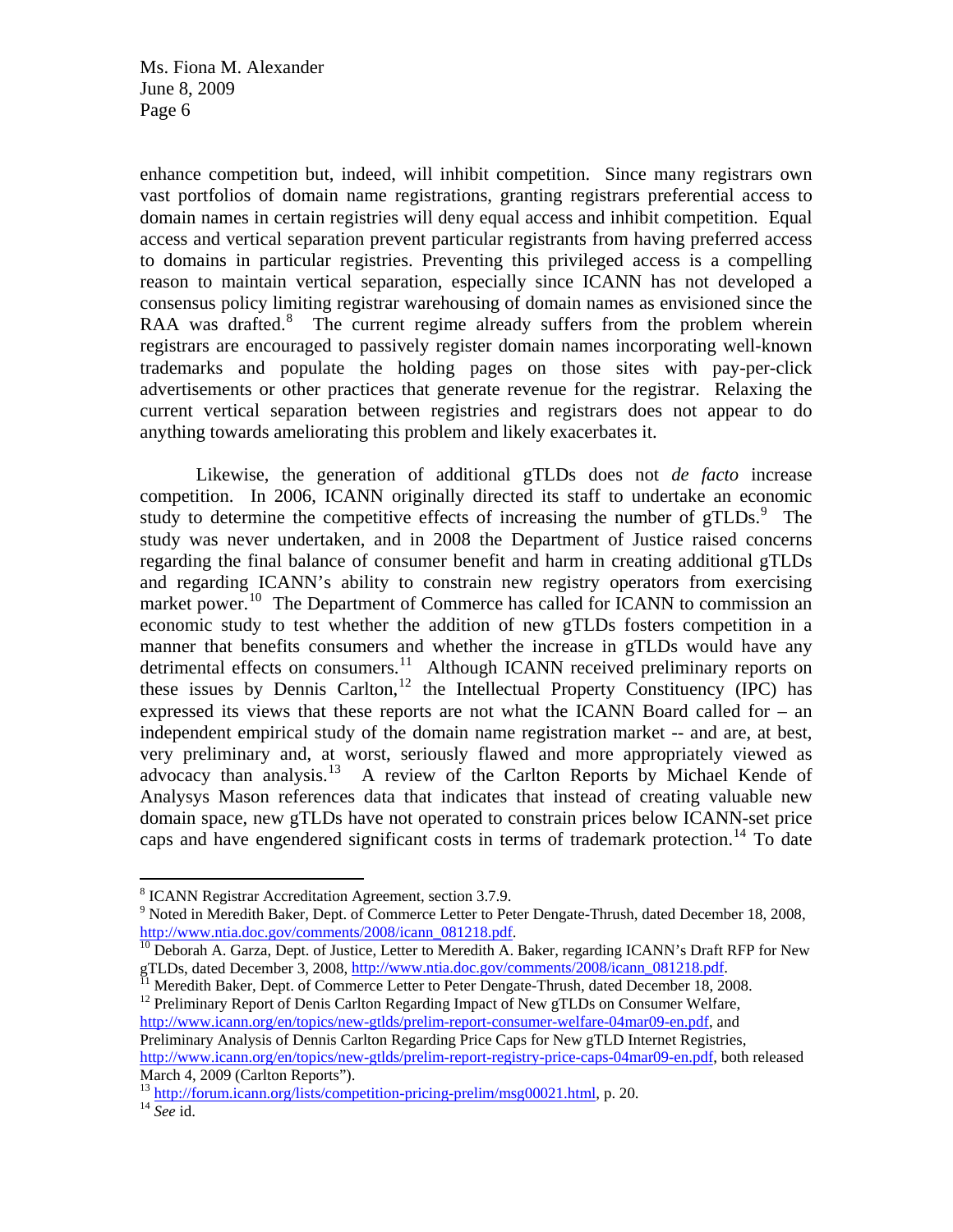ICANN has not commissioned the robust economic study called for by the Department of Commerce. Moreover, to attempt to finalize a policy for the creation of new gTLDs without understanding the beneficial and harmful effects of such actions on consumers and on competition is ill-advised.

Although the number of registrars has increased since 2006, it is not clear that increasing the number of registrars alone will increase competition. Currently, approximately 800 registrars are accredited by ICANN.[15](#page-6-0) However, it is impossible to easily determine whether there are truly 800 separate registrars or whether many of the registrars are related entities. Likewise, it is impossible to assess the geographic diversity of representation even among the registrar constituencies because no transparency in the ownership of registrars is required by ICANN.

## **Private, Bottom-Up Coordination**

ICANN has made minimal gains in engaging with the private sector, and still has considerable disincentives for private sector participation, regardless of whether that participation is through public comment, attendance at meetings or attempted participation in working groups. Without meaningful review and action on public comments, there is no incentive for private sector participation through the comment process. The Policy Development Process ("PDP") for the GNSO Council, as set forth in ICANN's bylaws, does not require Council members to review public comments submitted in connection with the PDP. Instead, the Bylaws mandate that a Staff Manager review and summarize public comments. The substance and timing of such summaries, particularly in the context of the timing of the comment periods, demonstrate the absence of meaningful consideration and the opportunity to do so. Yet, it would make no difference if the GNSO did read and consider the public comments submitted since ICANN has no process or procedure for evaluating public comments and incorporating them into policy recommendations. To be consistent with the principle of private, bottom-up coordination, ICANN must create a process for encouraging, reviewing, considering and incorporating public comments into ICANN policies.

Independently, it is still difficult to locate information from the pages of the Supporting Organizations ("SO") and Advisory Committees ("AC"). Very few members of the private sector are willing to devote the time and energy to negotiating the labyrinthine SO and AC web sites. In addition to enacting a process for encouraging, reviewing, considering and incorporating public comments into ICANN policies, ICANN must also act affirmatively to ensure that private stakeholders who do not participate daily in ICANN activities are aware of public comment periods and topics, and the supporting information necessary to prepare such comments. If stakeholders are unaware of the opportunity to participate, and/or lack the tools and information to make pertinent comments, the value of the public comment process is nullified. Therefore, ICANN should take steps to ensure that the community is aware of important initiatives under

 $\overline{a}$ 

<span id="page-6-0"></span><sup>&</sup>lt;sup>15</sup> ICANN web site at<http://www.icann.org/en/registrars/accredited-list.html>.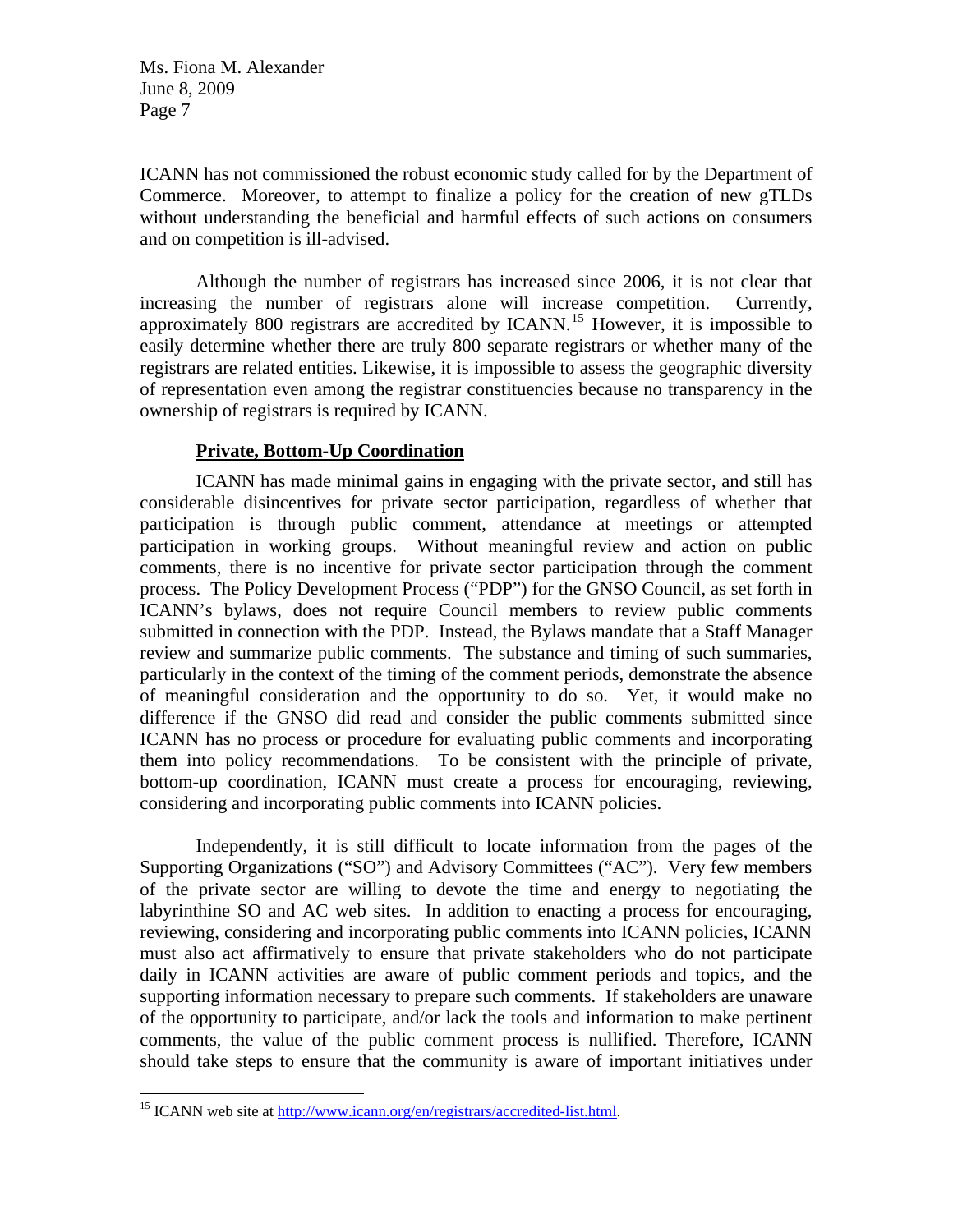consideration by publishing formal notices in a variety of sources, both online and offline.

ICANN must also make greater efforts to make attendance practical for private attendees. Ironically, given ICANN's function, web based participation at meetings is not available. Location, cost, scheduling and planning of ICANN meetings also act as disincentives for private sector participation. While ICANN has recently made attendance more practical by selecting locations that are transportation hubs, there must be sufficient notice for such meetings, more than the six months notice ICANN provides. Considering that these meetings take place literally all over the world and travel time is significant, sufficient time must be allocated to allow private stakeholders to plan attendance. The further ahead private sector participants can plan and prepare for a meeting, the more likely they are to attend and provide meaningful input.

Finally, an independent barrier to private sector participation is the glacial pace and unwarranted complexity of the policy development process. These pervasive negative characteristics deter current private stakeholder participants from initiating new policy initiatives and deter participation by new private stakeholders.

### **Representation**

INTA has long stated that ICANN must develop an organizational structure that reflects the appropriate representation of trademark owners and commercial users in its affairs, and that adequate stakeholder representation must be achieved before the privatization of the management of the Internet DNS can occur.

If the Internet is to serve the needs of international commerce, the intellectual property community must have proper representation in ICANN. Otherwise, ICANN policy development and decision-making may not fully understand or appreciate the importance and relevance of intellectual property issues to businesses, consumers and Internet users across the globe.

Over the course of ICANN's history there has been an erosion of the business community's representation within ICANN. Far from making progress on this critical issue, INTA believes that ICANN has moved in the wrong direction in regards to fulfilling its JPA responsibilities regarding representation. INTA believes that these JPA obligations must be met before DNS management can be fully transitioned to the private sector.

On multiple occasions, through internal organizational reviews led by its Board of Directors, ICANN has reduced the business community's representation within its governance model. Several years ago, an "equalized voting" system was created to institutionalize weighted-voting for gTLD registries and registrars. Since then, weightedvoting has been used in all GNSO matters, including in elections for Board of Director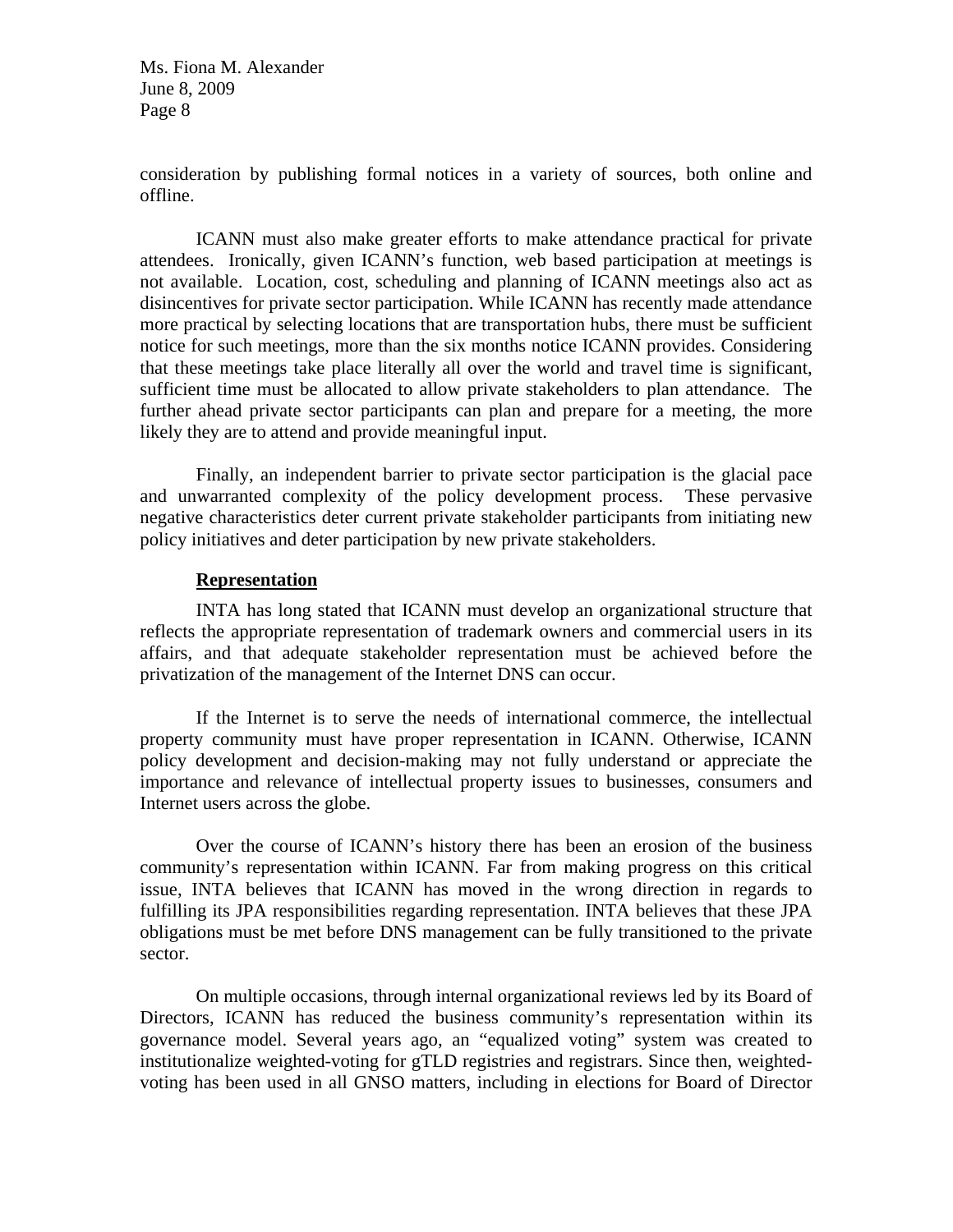seats, and in the policy development process (PDP) for New gTLDs, over the concerns of the business community.

Weighted-voting has reduced the representation of trademark owners and commercial users in ICANN policy development, and as a result, policies, such as the new gTLD program, have been approved that lack the proper consideration of trademark and intellectual property issues. Institutionalized weighted-voting has also had the effect of reducing participation within ICANN in general as a result of the perception that business and consumer protection concerns often are not listened to.

While the private-sector business community has long requested the elimination of weighted-voting with ICANN, its proposals to do so have been disregarded. For example, the ICANN Board of Directors recently rejected a compromise proposal that would have eliminated weighted voting within the organizational structure. ICANN is now in the process of implementing a reconstituted GNSO structure that maintains the imbalances of the "equalized voting" system, with additional restructuring that further marginalizes private-sector business representation within ICANN.

Unfortunately, a new GNSO structure that preserves the predominant voice for contracted parties and dilutes the voice of commercial Internet users is contrary to improvement in the multi-stakeholder model and the improved participation of all stakeholders. A multi-stakeholder model is most likely to succeed in an environment where all stakeholders have an incentive to participate and all stakeholders have an equal voice. The current and future enhanced voice for registrars and registries is a disincentive for the participation of other stakeholder groups. This creates the undesirable result of effectively having the registrars and registries constituencies being self-regulating without meaningful influence by any other stakeholder. Favoring the very contracted parties ICANN regulates over the commercial and individual users of the Internet within the GNSO is in direct contravention of the principle of bottom-up coordination since it mutes the participation of the end users of the Internet, and subverts the very principle of representation.

As the NTIA's DNS Project continues, INTA looks forward to the development of structures and meaningful mechanisms that enable the full representation of the private-sector business community in DNS management issues.

### **Question 2**

*The goal of the JPA process has been to transition the coordination of DNS responsibilities, previously performed by the U.S. Government or on behalf of the U.S. Government, to the private sector so as to enable industry leadership and bottom–up policy making. Is this still the most appropriate model to increase competition and facilitate international participation in the coordination and management of the DNS, bearing in mind the need to maintain the security and stability of the DNS? If yes, are*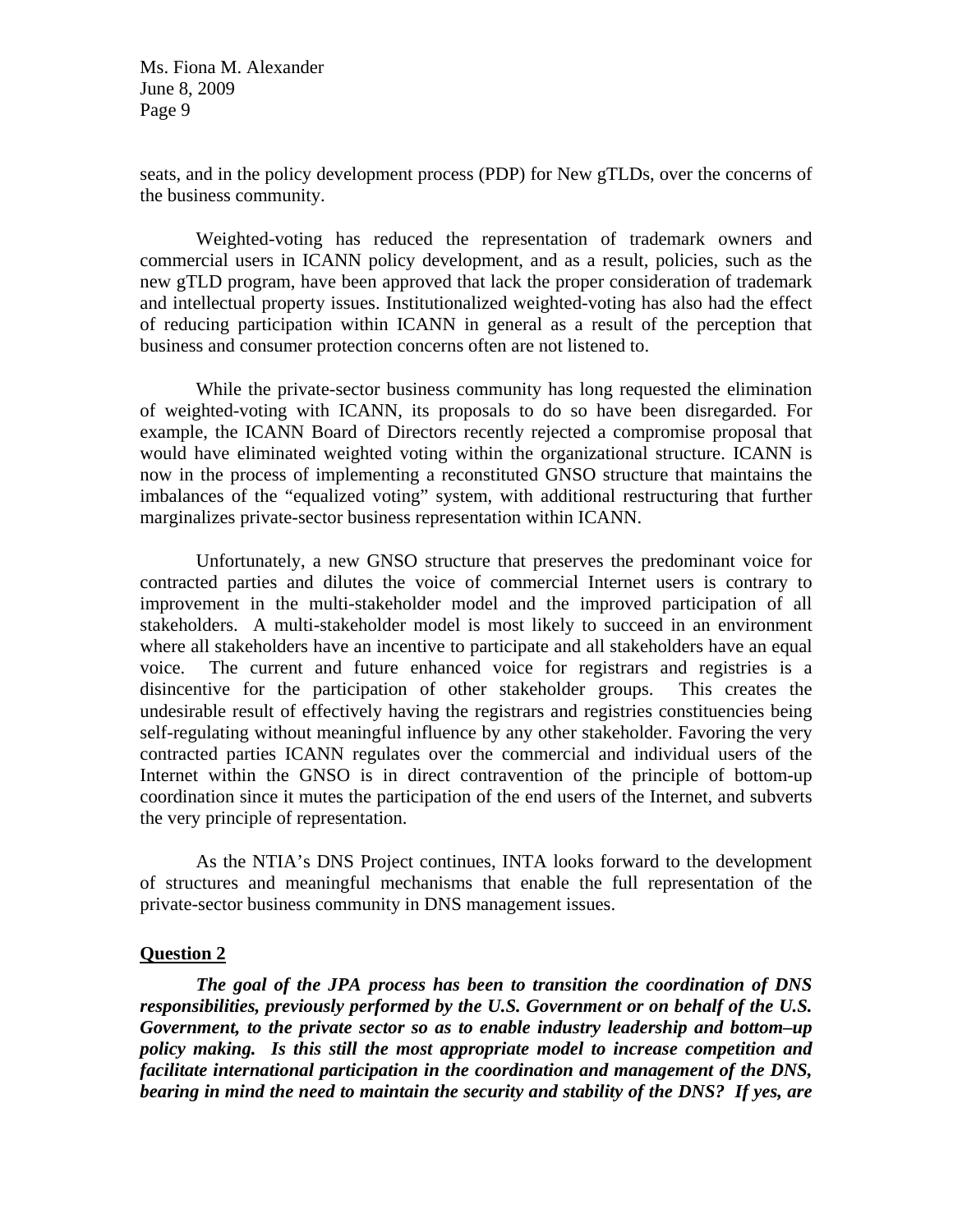## *the processes and structures currently in place at ICANN sufficient to enable industry leadership and bottom–up policy making? If not, what is the most appropriate model, keeping in mind the need to ensure the stability and security of the Internet DNS?*

### **Response 2**

To examine whether private sector oversight remains the most appropriate model to increase competition and facilitate international participation in the coordination and management of the DNS, it is crucial first to examine whether ICANN is on a path to being a functional body for regulating the Internet DNS, which has become a fundamental platform for worldwide commerce and communication.

Three structural issues cast doubt on ICANN's ability to manage the DNS for the public benefit if the JPA expires and ICANN is no longer directly accountable to any higher authority. First, seemingly in answer to calls in the JPA and during the JPA midterm review, ICANN is poised to move from a system that provided weighted voting to the registries and registrars ICANN is supposed to regulate, to one that continues to provide those same entities half of the voting power in the GNSO while reducing the voice of commercial users of the Internet and still failing to ensure a viable consumer protection voice in the GNSO Council. Second, as a private entity regulating the DNS solely through contractual obligations with registries and registrars (and contractual provisions required of domain registrants), ICANN has only recently increased its contract enforcement activities from "non-existent" to "not-yet-adequate". Third, ICANN is unable to make changes to the RAA immediately effective upon all registrars (with amendments instead applying to each registrar as its accreditation is up for renewal). These issues leave ICANN unable to enact necessary regulation, unable to enforce basic protections already in place, and unable to provide a predictable legal environment where the rules and consumer protections apply to all participants equally.

Given ICANN's lack of progress on these fundamental governance issues, INTA has begun to question whether a self-regulatory model can provide critical institutional accountability and consumer protection. ICANN has provided laudable leadership with respect to certain technical matters, but there are many management and policy issues, such as the stakeholder representation in the GNSO and the introduction of new gTLDs, that ICANN has not shown that it is capable of adequately addressing. As noted above, in INTA's view, Internet security and stability is not merely limited to the Internet's technical operation.

Further underscoring INTA's concerns that a self-regulatory model may never work in as dynamic environment as the Internet DNS, ICANN has repeatedly demonstrated inadequate enforcement of even its most fundamental and longest-standing policies. The maintenance of accurate Whois data has been required by every version of RAA, but after nearly ten years, ICANN is still grappling with how to address the systemic issue of incomplete or inaccurate Whois data. The collapse of RegisterFly is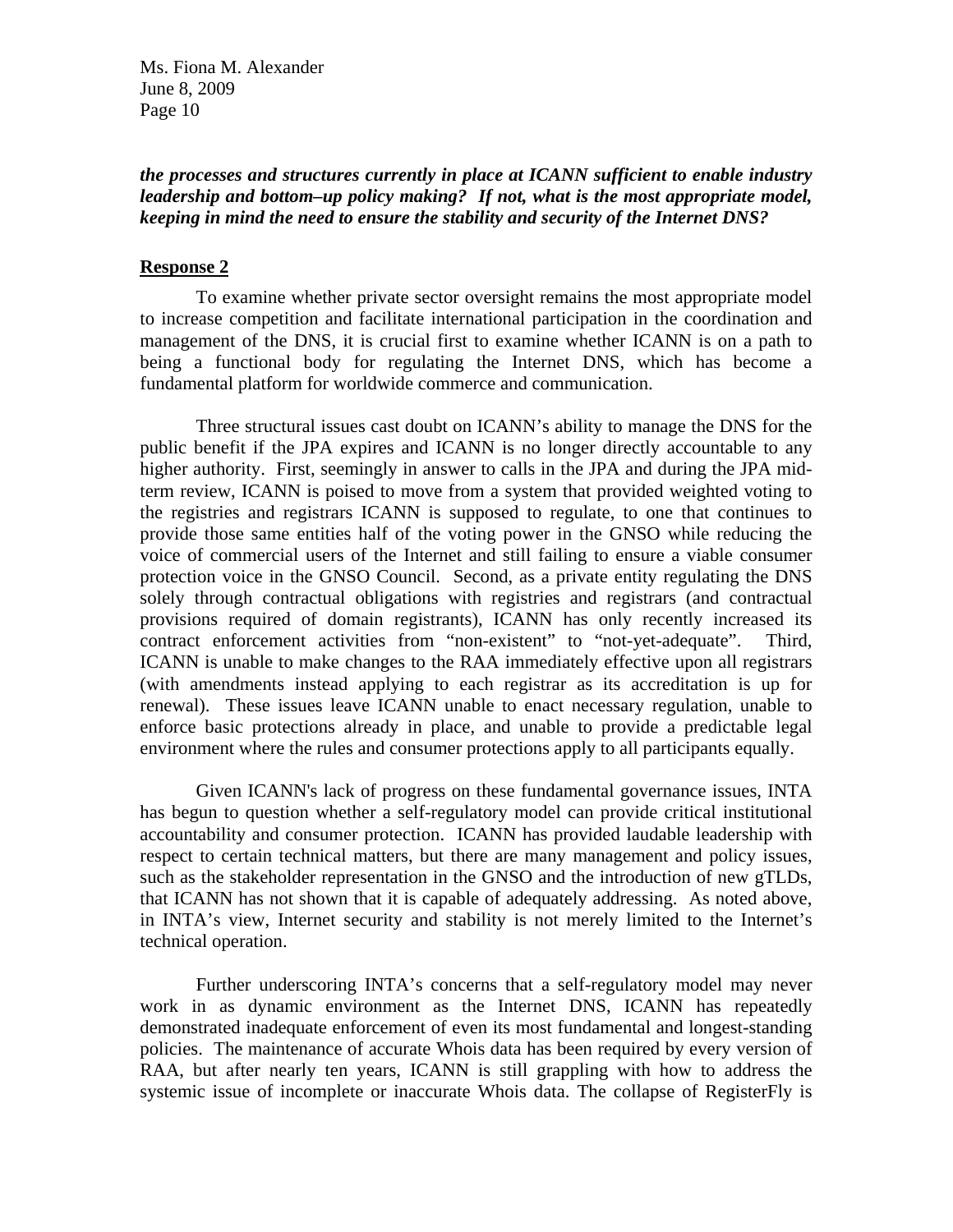also illustrative of ICANN's fundamental shortcomings. Only after this collapse did ICANN begin to work on enforcing the data escrow provisions of the RAA and yet, even several years after the RegisterFly debacle, registrar compliance with their data escrow obligations still remains very inconsistent.

One of the objectives of the JPA was to encourage bottom-up participation in policy making. Yet, as more fully as discussed in response to Question 1 above, rather than increasing participation in policy making by consumers and business users, ICANN has done the contrary. It has shifted policy making away from the parties affected and has concentrated policy making in the hands of the contracted parties that have the largest financial interest and who provide ICANN with substantially all of its funding. The reconstitution of the GNSO will only exacerbate this issue, and INTA remains very concerned about the impact that this will have on the rights of consumers and brand owners.

If leaving ICANN free of public oversight is untenable, the strongest argument for extension of the JPA with NTIA is that only the most rudimentary consideration has been given, by any party, to the most appropriate model for ICANN oversight to ensure the confidence in the stability and security of the Internet DNS. An interim extension of the JPA is necessary for all stakeholders—government, the commercial sector, and individuals—to develop and implement a permanent accountability mechanism to replace the oversight that has historically been provided by NTIA.

## **Question 3**

*The original agreement and the first six amendments to the JPA contained a series of core tasks, and in some cases, date-specific milestones. Have these tasks been accomplished and have these milestones been met? If not, what remains and what steps should be taken to successfully address them?* 

### **Response 3**

1

ICANN has not meaningfully embraced the reality that there are significant policy issues that go beyond the technical operation of the Internet and that have a significant effect on the Internet's value as a tool for global communication and commerce. In February 2008, INTA submitted comments during the midterm review that identified a number of non-technical areas in which the goals of the JPA had not yet been met.<sup>[16](#page-10-0)</sup> Since that time, ICANN has published its 2008 Annual Report, which under the terms of the JPA should have explicitly described ICANN's progress in regard to its responsibilities under the JPA. We regret that the Annual Report did not provide a

<span id="page-10-0"></span><sup>&</sup>lt;sup>16</sup> See Letter from Rhonda A. Steele to Suzanne Sene, February 12, 2008, available at [http://www.ntia.doc.gov/ntiahome/domainname/jpacomments2007/jpacomment\\_079.pdf](http://www.ntia.doc.gov/ntiahome/domainname/jpacomments2007/jpacomment_079.pdf), ("INTA Midterm Comments").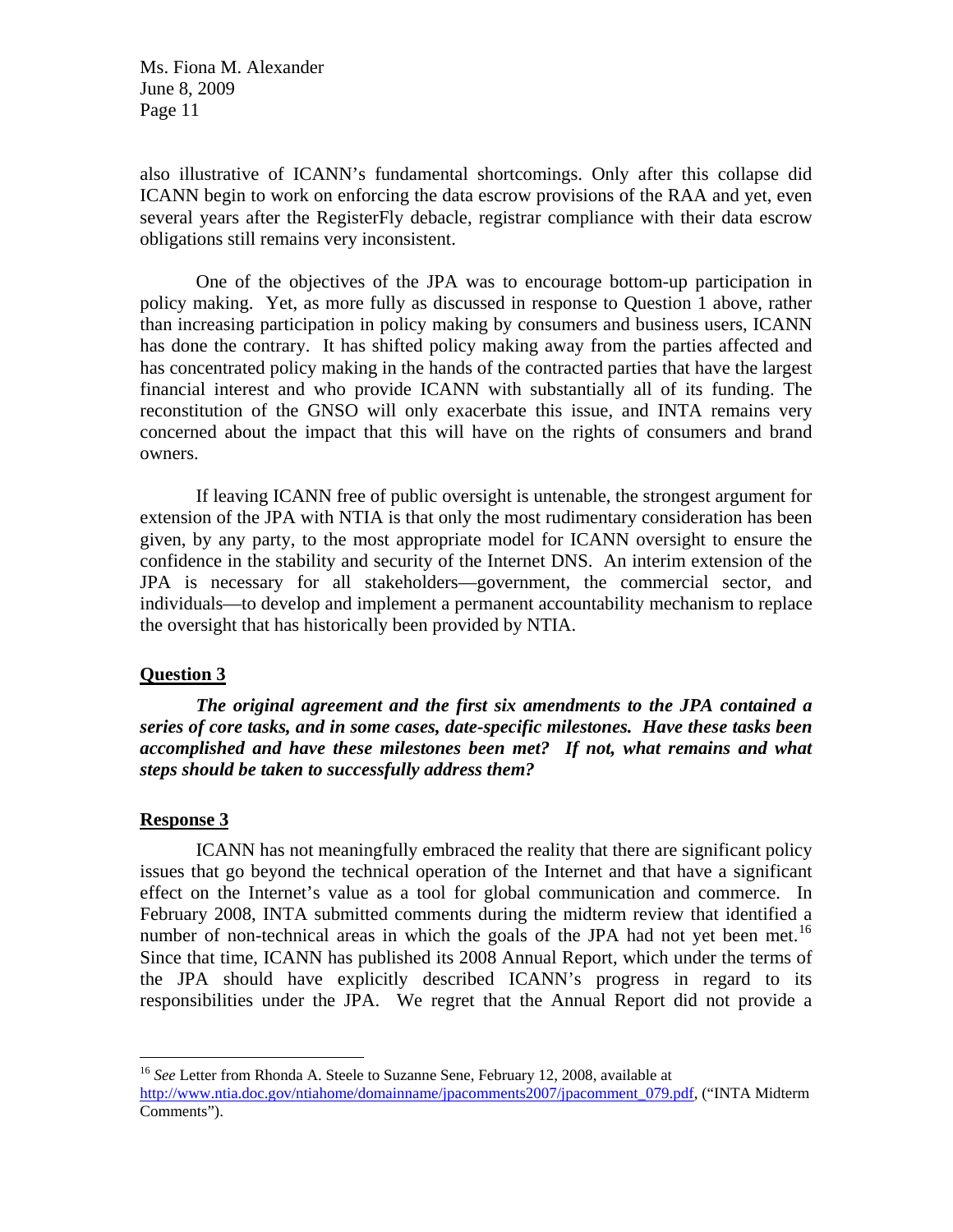specific update to complement ICANN's January 2008 submissions during the midterm review.

 As will be further discussed in response to Question 4 below, considerable work remains necessary with respect to many of the core task areas identified in the annex to the JPA, including security and stability, accountability, top-level domain management, and the multi-stakeholder model. Although ICANN stated in its submission to the NTIA during the midterm review that it strives to develop additional mechanisms for involvement by those affected by ICANN policies, the weighted voting afforded the registrar and registry contracted parties within the GNSO, and the current move to further shift the balance of control toward those parties, is directly contrary to ICANN's statements made during the midterm review. Likewise, the JPA, as amended, specifically requires ICANN to "devote adequate resources to contract enforcement." As noted in response to prior questions, we recognize that ICANN has indicated a desire to improve contract compliance. However, despite the efforts of ICANN's five-member compliance staff, registrars continually and habitually fail to comply with even the most basic tenets of the RAA, especially with regard to proxy services and access to Whois data. In short, ICANN's failure to achieve these basic functions of any "governing" body—ensuring that rulemaking is not co-opted by the regulated industry and that rules, once set, are enforced—calls into question whether ICANN can ever attain many of the milestones that have been set for it.

### **Question 4**

*In 2006, the focus on specific milestones was adjusted to a series of broad commitments endorsed by the ICANN Board as an annex to the JPA. Specifically, ICANN committed to take action on the responsibilities set out in the Affirmation of Responsibilities established in ICANN Board Resolution 06.71, dated September 25, 2006. Those responsibilities included activities in the following categories: security and stability, transparency, accountability, root server security and relationships, TLD management, multi-stakeholder model, role of governments, IP addressing, corporate responsibility, and corporate administrative structure. What steps has ICANN taken to meet each of these responsibilities? Have these steps been successful? If not, what more could be done to meet the needs of the community served in these areas?* 

### **Response 4**

### **Security and Stability**

As noted in response to several of the questions above, it has long been INTA's position that the "security and stability" of the Internet refers to more than ICANN's commitment to coordinating the technical protocols related to DNS and root servers. The critical role of the Internet in commercial enterprise, academia and everyday communications makes it clear that protection of users of the Internet, including the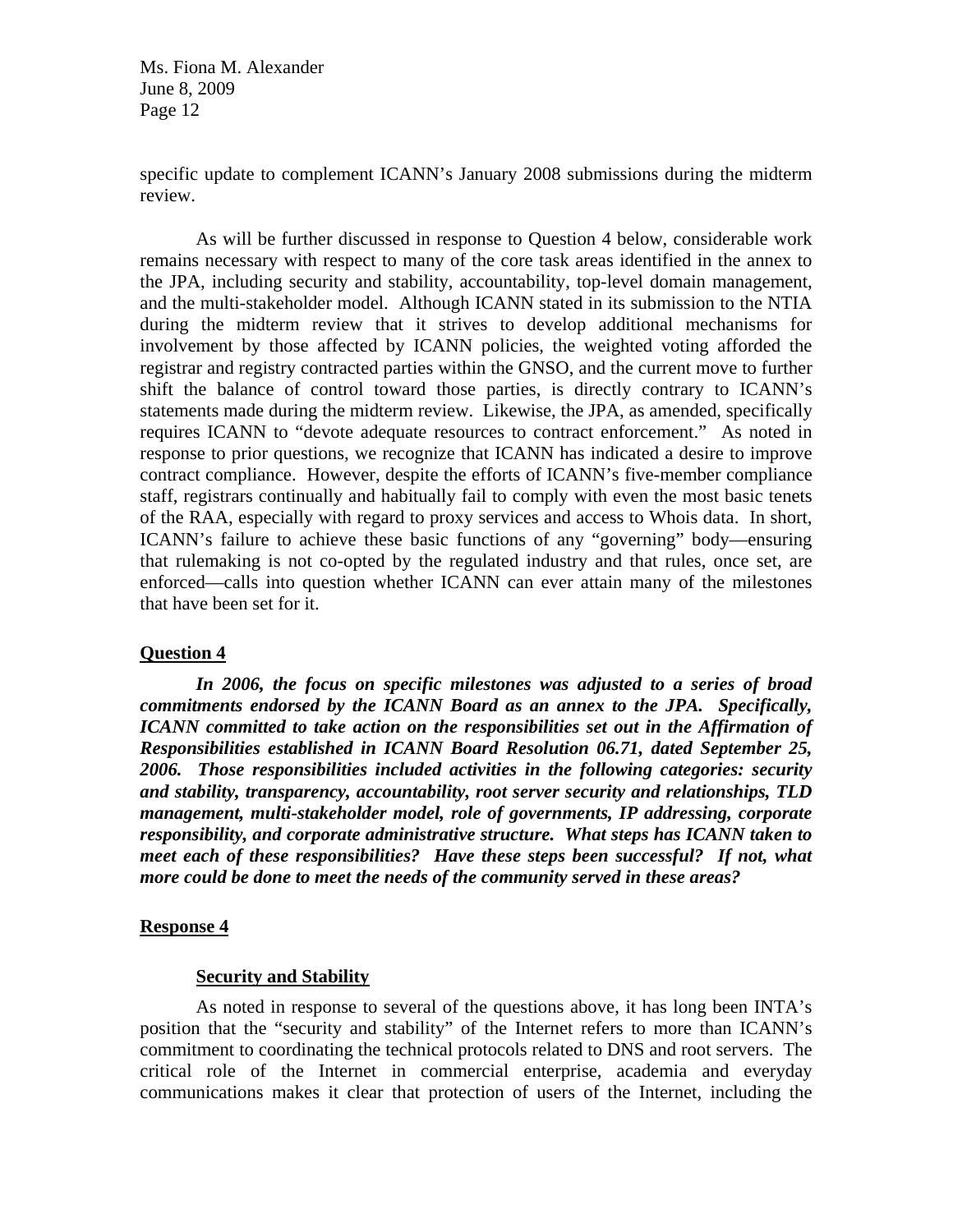efforts of trademark owners to protect their brands from misuse and fraud, is inextricably tied to ICANN's responsibilities in this area. Accordingly, INTA believes that ICANN's responsibility to coordinate the technical elements of the DNS also requires ICANN to take a proactive approach to instituting decisive policies and processes to protect Internet users from the results of ICANN's technical decisions.

INTA believes that ICANN must develop polices to address the widespread abuse of the domain name system, like phishing, pharming, and the proliferation of malware that harms Internet users. The unresolved concerns surrounding cybersquatting and the inaccuracy of Whois data and the role of proxy services in preventing the accessibility to crucial information needed to protect Internet users further supports our conclusion that ICANN is not ready for transition away from the NTIA and the requirements of the JPA. The failure by ICANN and by its accredited registrars to ensure the accuracy and access to this important information has resulted in significant costs to trademarks owners committed in their efforts to locate companies or individuals responsible for infringing, fraudulent and malicious activities on the Internet, and to protect consumers and users of online content. The persistence of these issues underscore why ICANN's continued accountability to regulatory authority is essential.

# **Transparency, Accountability and Corporate Responsibility**

In ICANN's "Accountability & Transparency Frameworks and Principles" document dated January 2008, ICANN identified three types of accountability:

- 1. Public sphere accountability which deals with mechanisms for assuring stakeholders that ICANN has behaved responsibly;
- 2. Corporate and legal accountability which covers the obligations that ICANN has through the legal system and under its bylaws; and
- 3. Participating community accountability that ensures that the Board and ICANN's executives perform functions in line with the wishes and expectations of the ICANN community.<sup>[17](#page-12-0)</sup>

INTA recognizes ICANN's modest (albeit, in some cases, labor intensive) efforts toward improving transparency in these areas, such as the use of translation and interpretation services for non-English speakers and readers. Nonetheless, INTA believes much more remains to be accomplished:

<span id="page-12-0"></span> $17\,$ 17 See, ICANN Accountability & Transparency Frameworks and Principles, at p. 4, <http://www.icann.org/en/transparency/acct-trans-frameworks-principles-10jan08.pdf>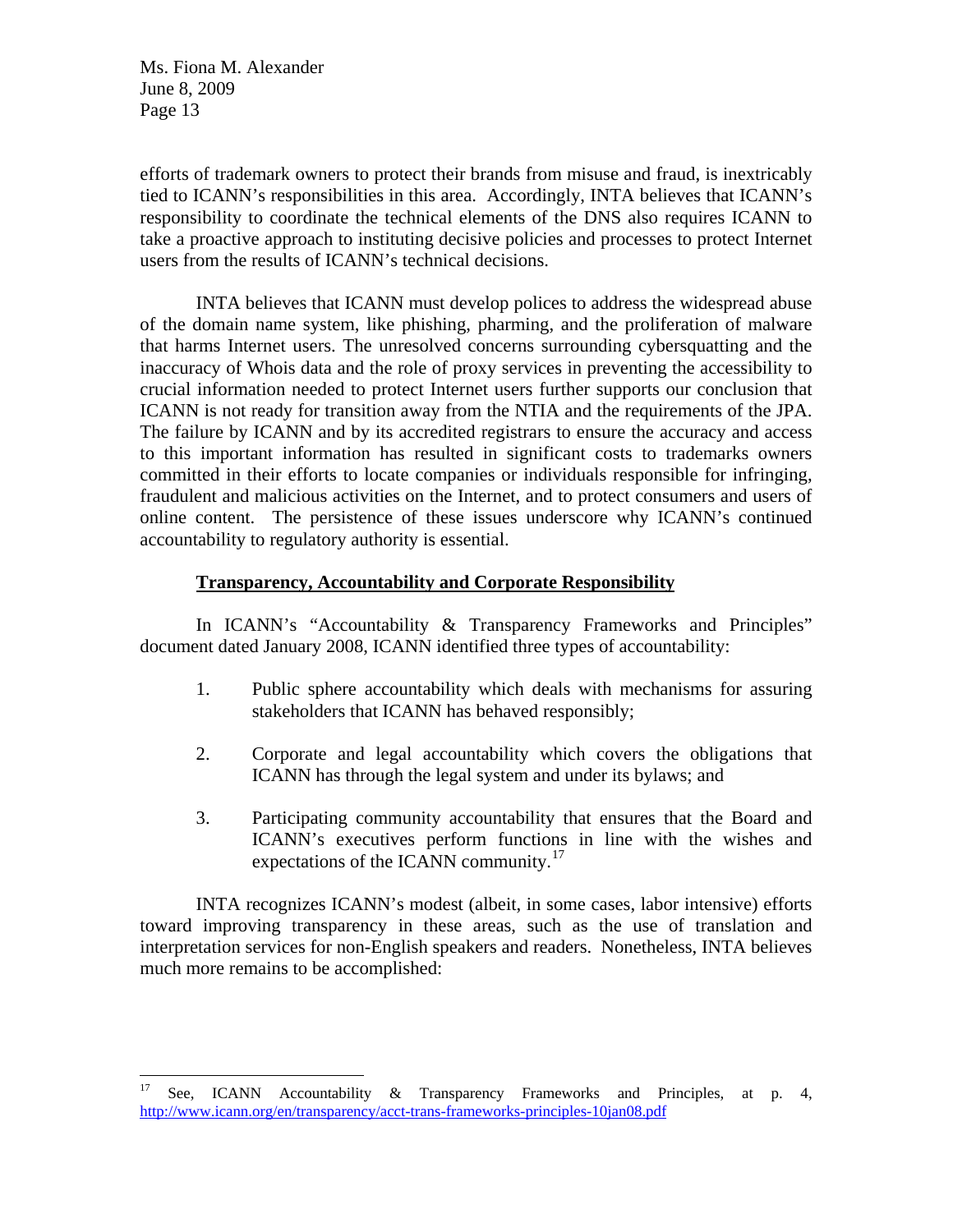## Public Comment Process

INTA believes the touchstone for transparency is ICANN's ability to engage in open and honest self-reflection about its governance, practices and policies, and to engage in truly participatory improvement of the same. Although ICANN conducts public comment periods for engaging stakeholders about important issues, as noted in response to Question 1, such comment periods are often ineffective. The periods are not long enough for stakeholders (particularly corporate or association stakeholders) to consider carefully and comment on the questions raised. The effect of, or results from, ICANN's review of such comments is completely unclear,  $18$  which perhaps acts as a deterrent to participation. Therefore, for ICANN to be accountable to stakeholders by providing "mechanisms for assuring ICANN has behaved responsibly" as identified above, ICANN should not simply make information about its practices and policies available for viewing and comment by the public; rather, ICANN needs to engage in a meaningful dialogue with DNS stakeholders about how ICANN is policing and correcting its own practices and policies.

## Financial and Transparency and Accountability

ICANN released its "Proposed Framework for the Fiscal Year 2010 (FY10) Operating Plan and Budget" in February 2009 and planned to post a more detailed draft by 17 May 2009 for additional public comment and feedback. ICANN reported that it expects the ICANN Board will adopt the budget at its Sydney meeting in June 2009. In light of the enormous role ICANN plays in Internet governance, INTA believes ICANN has a responsibility to provide more transparency regarding its financial operations, including details related to amounts paid to consultants. As INTA has previously commented:

- ICANN should identify all consultants who received annual payments from ICANN of \$50,000 or more.
- ICANN should adopt a code of conduct for all consultants that requires them to disclose to all stakeholders their retention by ICANN.
- To avoid conflicts of interest, ICANN should require consultants it retains to refrain from working on ICANN-related matters for individual ICANN constituents.

These recommendations<sup>[19](#page-13-1)</sup> have not been adopted much less squarely considered by ICANN. Because many DNS stakeholders, especially Internet users, are affected by ICANN's financial stability and operational success, transparency related to ICANN's financial and operational planning is crucial.

 $\overline{a}$ 

<sup>18</sup> *See* INTA Midterm Comments, supra note 16, p. 6-7.

<span id="page-13-1"></span><span id="page-13-0"></span><sup>&</sup>lt;sup>19</sup> INTA Midterm Comments, supra note 16, p. 4.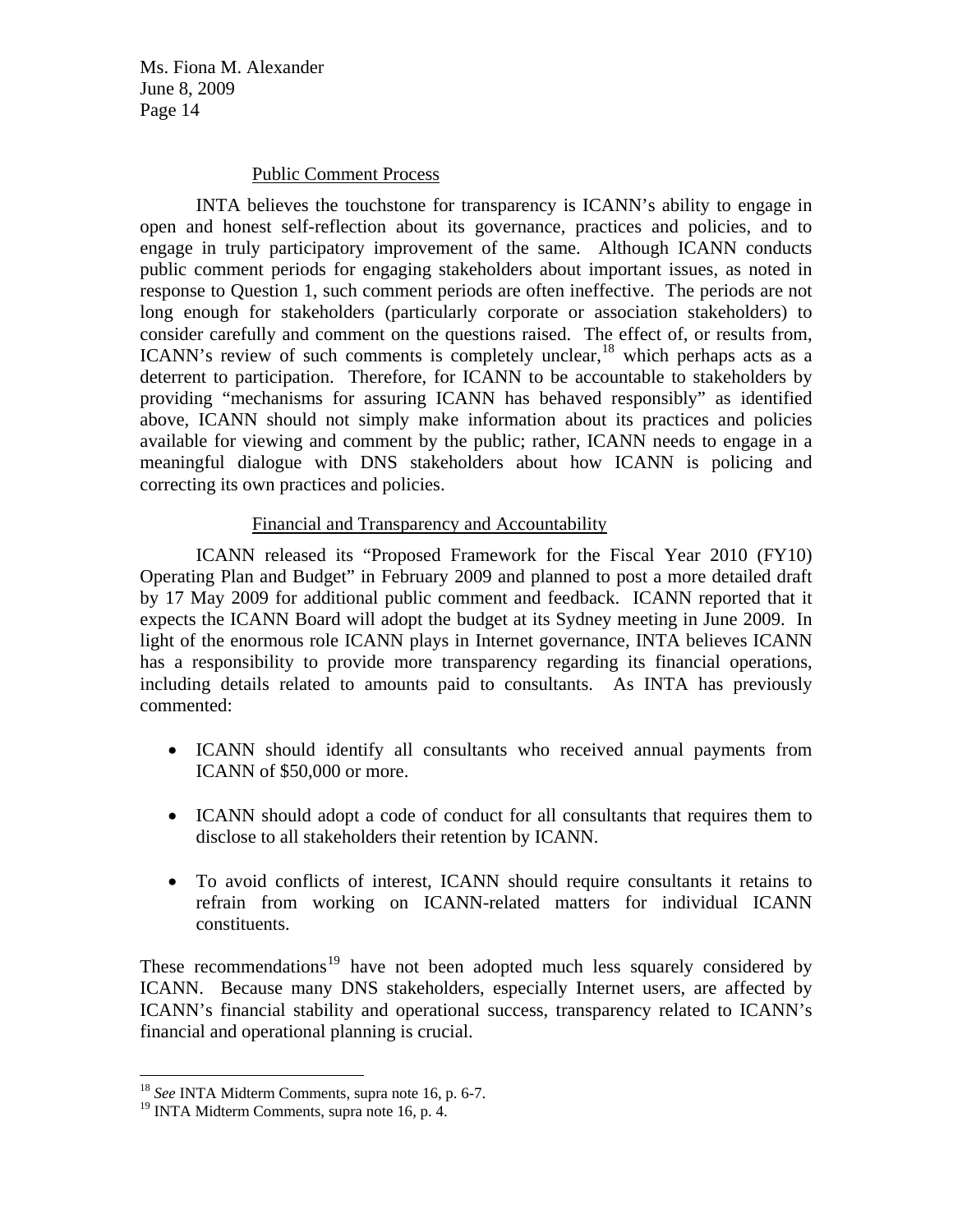## Corporate Responsibility and Accountability

Finally, in addition to the areas mentioned above, ICANN must do more to improve corporate responsibility and accountability, so that DNS stakeholders are confident that ICANN, its board and executives are performing its functions in the best interests of the Internet community at large. ICANN last conducted a review of its corporate responsibility mechanisms in 2004. ICANN should conduct an updated review of its corporate responsibility mechanisms as soon as practical and report its findings.

As INTA previously commented during the midterm review,  $^{20}$  $^{20}$  $^{20}$  ICANN must revise the current conflict of interest policy for its Board. It is unacceptable that Board members with a conflict of interest are nonetheless permitted to participate in Board discussions on the topic on which they are conflicted. Preventing a Board member from casting a vote when there is a conflict is important, but that Board member should be recused from all related discussions. It appears that ICANN's proposed revision to its Conflicts of Interest Policy<sup>[21](#page-14-1)</sup> does nothing to address this concern. Under section 2.4 of the revised policy, a member of ICANN's Board may still participate in Board deliberations on matters on which they have been determined to have a conflict of interest or direct financial interest, so long as he or she first identifies the conflict and does not vote on the matter.

### **TLD Management**

INTA believes that the presently contemplated introduction of numerous new gTLDs presents an array of complicated and important challenges and obstacles that ICANN has not sufficiently addressed with any specificity or certainty. ICANN has demonstrated it has difficultly effectively managing the addition of new TLDs to the root, and its plan to add an unlimited number of new TLDs has raised significant and valid concerns from many stakeholders, including trademark owners, law enforcement, and governments. Significant concerns remain regarding the negative affects of ICANN's new gTLD program on consumers, businesses and domain name registrants.

ICANN has not effectively addressed how the addition of these new TLDs will impact the governance of its own GNSO Council, let alone provided information and assurances related to its ability to effectively and fairly manage the influx of new registries and registrars. In addition, many stakeholders have questioned how ICANN will define the eligibility requirements for sponsored gTLDs. With the introduction of these new registries, ICANN must address the attendant concern that problems with the inaccuracy of Whois data discussed above will inevitably increase without clear and precise direction from ICANN to these new registrars and registries. In the absence of concrete solutions for these extremely significant issues, ICANN cannot consider the

 $^{20}$  See INTA Midterm Comments, supra note 16, p. 5.

<span id="page-14-1"></span><span id="page-14-0"></span><sup>&</sup>lt;sup>21</sup> ICANN, [Proposed] Conflicts of Interest Policy, [http://www.icann.org/en/committees/coi/coi-policy-](http://www.icann.org/en/committees/coi/coi-policy-06may09-en.pdf)[06may09-en.pdf;](http://www.icann.org/en/committees/coi/coi-policy-06may09-en.pdf) *see also* Announcement of Public Comment Period, <http://www.icann.org/en/announcements/announcement-06may09-en.htm>.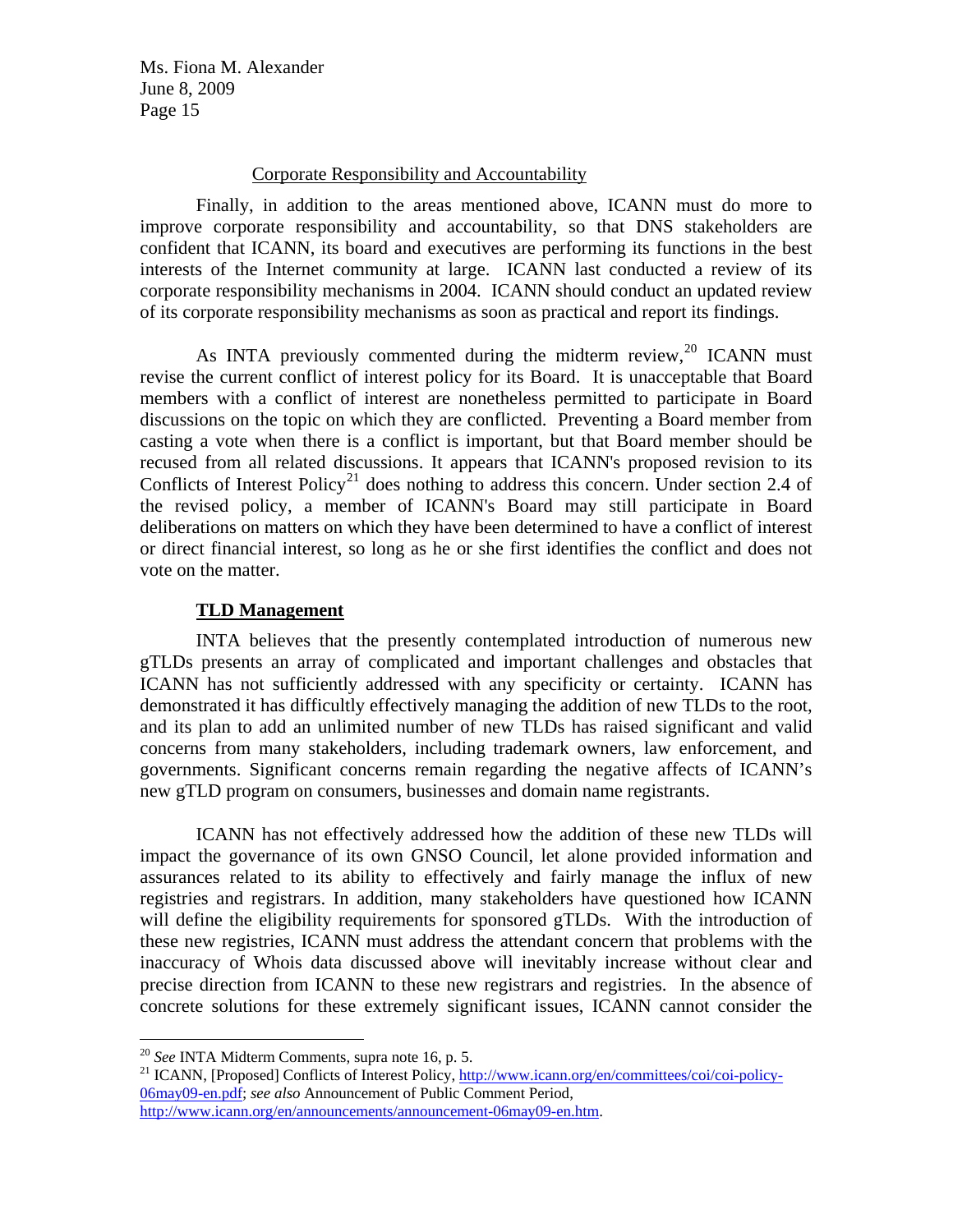implementation and proposal for the introduction of new TLDs as an achievement under the JPA.

# **Multi–Stakeholder Model**

ICANN hosted a Regional Meeting featuring the multi-stakeholder model as a central topic in April 2008. The model was presented to Internet users from various professions and offered for analysis and feedback to determine if a bottom-up model is an effective approach for development to achieve stability and security on the Internet. As discussed in response to several of the questions above, INTA believes that ICANN's mandate to achieve a bottom-up policy development process is compromised by the weighted voting rights regime created by  $ICANN's$  by  $I\lll$   $NTA$  urges  $ICANN$  to restructure its voting system in a manner that shifts an inordinate amount of control and influence away from the contracted parties that provide substantially all of its funding..

# **Role of Governments**

INTA encourages ICANN to support the increased participation of governments in ICANN. Issues surrounding the introduction of IDN, the internationalization of the Internet–particularly for developing countries lacking resources for research and implementation–and the need to provide a stable regulatory environment for the development and growth of the Internet all underscore the importance of government participation in ICANN. In addition, if ICANN is to be true to its goal of focusing on technical administration of the DNS, it must work with governments to facilitate the operation of national law on the Internet through the enforcement of its WHOIS policy. For instance, a robust and accurate Whois system to determine and locate the party responsible for a web site is a key threshold issue in obtaining redress under national law for any violation of law on the Internet.

# **IP Addressing**

The Guidelines for the implementation of IDNs was revised by the working group of registries, and the ICANN Board endorsed the new Guidelines in 2005. The ICANN Board also instructed the IDN working group to continue its work and to provide specific recommendations for further improvement. INTA urges continued work towards refining the Guidelines so that the needs of all constituency groups and the community are met.

# **Question 5**

 $\overline{a}$ 

*The current JPA called for NTIA to conduct a mid–term review. That review revealed that ICANN needed to take further steps to increase institutional confidence related to long-term stability, accountability, responsiveness, continued private sector leadership, stakeholder participation, increased contract compliance, and enhanced competition. What steps has ICANN taken to address the concerns expressed in the* 

<span id="page-15-0"></span><sup>22</sup> *See* ICANN Bylaws, Article X, Section 5, at<http://www.icann.org/en/general/bylaws.htm>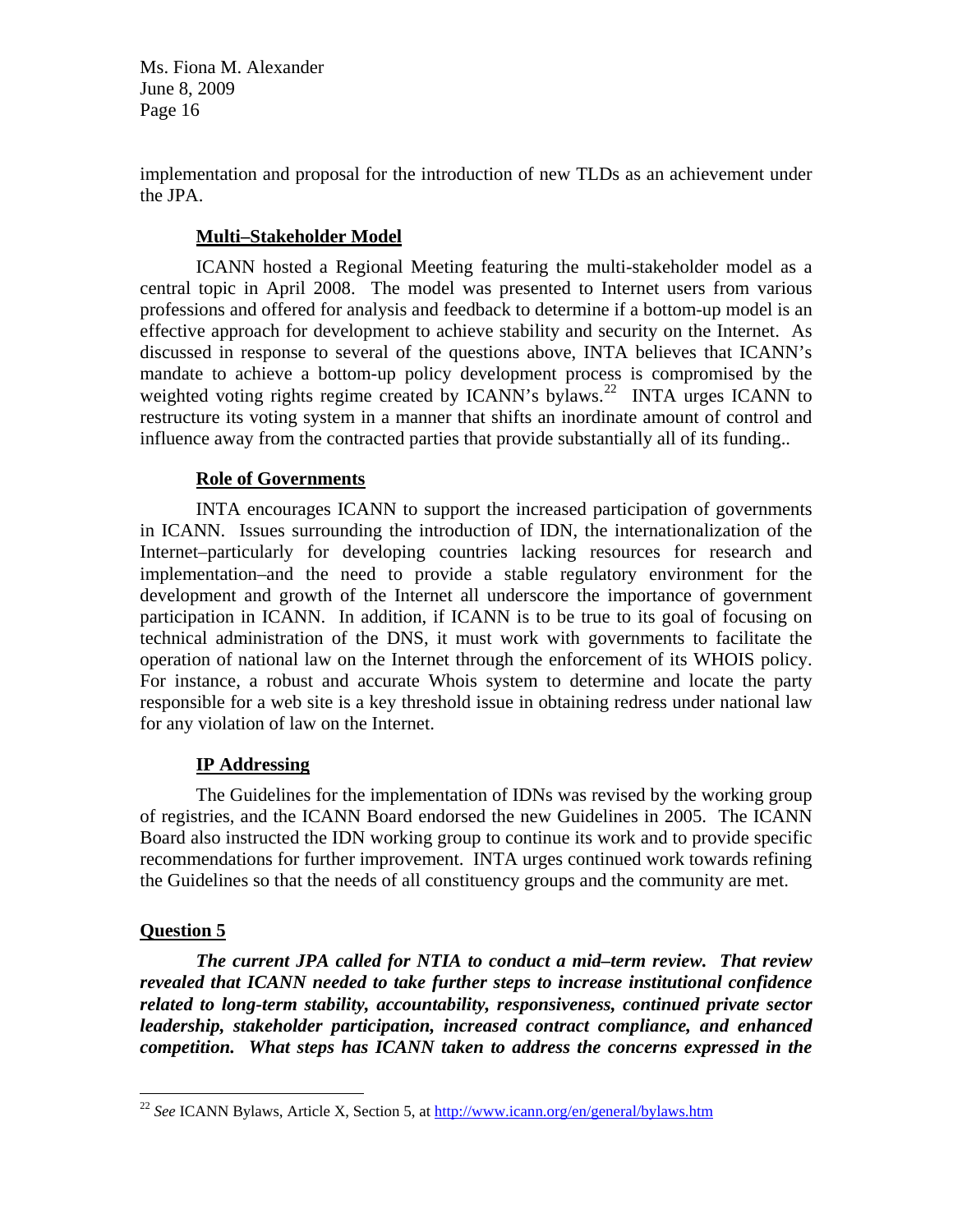# *mid–term review process? Have these steps been successful? If not, what more could be done to meet the needs of the community served in these areas*?

## **Response 5**

 $\overline{a}$ 

 INTA does not believe that ICANN has taken the correct steps to address the concerns of the community raised during the mid-term review of the JPA, and that in certain key areas such as representation and accountability, ICANN has moved in the wrong direction and has further reduced institutional confidence in its governance.

### **ICANN Must Increase Confidence in its Accountability and Responsiveness**

As noted above, INTA has long-held the view that Internet security and stability does not stem from purely technical issues. The definition of a secure and stable Internet DNS requires ICANN to smoothly manage both the technical infrastructure of the DNS as well as the legal and contractual infrastructure governing that system. If ICANN cannot successfully manage the legal and contractual framework governing the components of the DNS, such as the contracts governing the registry operators and registrars, long-term stability cannot be achieved and neither will ICANN be able to attain institutional confidence in its long-term stability.

In previous submissions concerning ICANN's relationship with the NTIA, INTA recommended that ICANN take steps to increase the reliability and transparency of domain name registration information, such as ensuring the procurement and maintenance of accurate Whois information. Accurate domain name ownership and contact information is necessary to enforce laws governing Internet-based activity and, therefore, accurate Whois data is critical to the long-term consumer confidence in the stability and security of the Internet marketplace. In response to concerns about Whois data, ICANN created a "Whois Data Problem Reporting System" to report inaccurate and incomplete Whois information via InterNIC. Unfortunately, the implementation of the reporting system appears to be handicapped as ICANN takes no responsibility for the correction of the data and suggests that complaints be addressed to the affected registrar.<sup>[23](#page-16-0)</sup> INTA recommends that ICANN take responsibility for the reliability and transparency of Whois data by requiring verification and authentication of Whois data, and by enforcing those requirements. INTA recommends that ICANN take responsibility for Whois data complaints and address them directly, instead of delegating this responsibility to registrars whose pecuniary interest in not aligned with the public's interest in an open and accountable Whois system.

<span id="page-16-0"></span><sup>&</sup>lt;sup>23</sup> "Your report will be forwarded to the sponsoring registrar, who will be responsible for investigating and correcting the data." [http://www.internic.net/problem\\_reports/p4.html](http://www.internic.net/problem_reports/p4.html)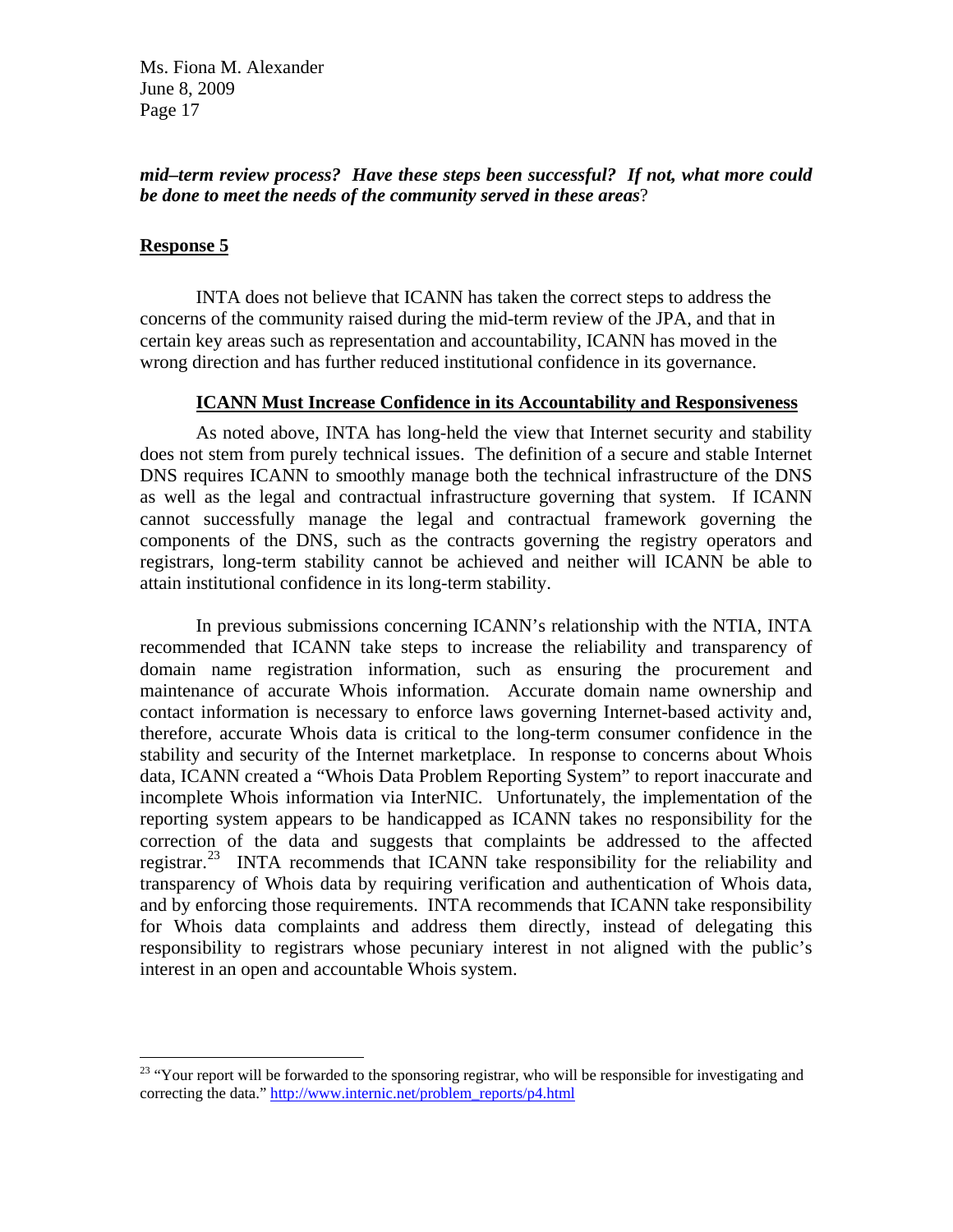## **Reformulation of the Current System of Stakeholder Participation**

In ICANN's case, stakeholder participation is more than merely a matter of considering diverse viewpoints. The entire thesis for ICANN's ability to be accountable without direct government oversight depends on participation by diverse stakeholders holding ICANN accountable to the public. Even more fundamental than the private, bottom-up nature of ICANN's governance is the premise that the Internet should be governed for the benefit of the public—the commercial and non-commercial users of the Internet. However, INTA has lost confidence in the multi-stakeholder model as a sole means of holding ICANN accountable to the public given that presently, ICANN's governing system of weighted voting rights means that the very industry ICANN is charged with overseeing—registrars and registries—have more votes and thus a greater voice in the GNSO Council. Proposals to restructure the GNSO Council would further decrease the say of private sector businesses and still preserve half the votes in the GNSO Council for the contracted party industry that ICANN regulates. Moreover, although there has been some effort to broaden the voice of non-contracted non-commercial users, no change has come to fruition and consumer protection and other non-commercial interests continue to be woefully underrepresented at ICANN. Although ICANN's core values are stated as a bottom-up, participatory, transparent policy formulation process, the slant of the current and proposed organizational structure toward the parties that provide ICANN with substantially all of its funding does not provide Internet users, business owners, and the public at large with the means necessary to effect changes in the management of the DNS. If stakeholder participation cannot be made effective, since ICANN's accountability to the public is essential, the NTIA should consider exploring more permanent and more meaningful oversight structures.

## **ICANN Must Increase Contract Compliance**

As discussed in this letter in response to a number of NTIA's other questions, the success of ICANN's private sector Internet governance depends on its ability to police the individual components of the DNS through its contracts. Indeed, the basic role of any kind of governing entity includes not only setting "laws," but enforcing them. As a private actor, ICANN's "laws" are its contracts. To fulfill its basic responsibilities for Internet governance, ICANN must take a more active role in monitoring and demanding compliance from contracted parties by enforcing its rights with respect to those entities. Moreover, recent experience with proposed RAA amendments shows that ICANN may be unable to adopt RAA amendments as consensus policies, and thus that any changes to the RAA may only apply to a particular registrar when its contract renews. If these issues of contract law result in new rules applying unevenly and in many cases not coming into force for up to five years after adoption, it casts doubt on the very premise of a private entity—whose only instruments of law are its contracts—being able to govern so critical a resource as the Internet DNS.

Moreover, rogue contracted parties still exist despite complaints to ICANN from many constituencies. A Registration Abuse Policies Working Group was established as a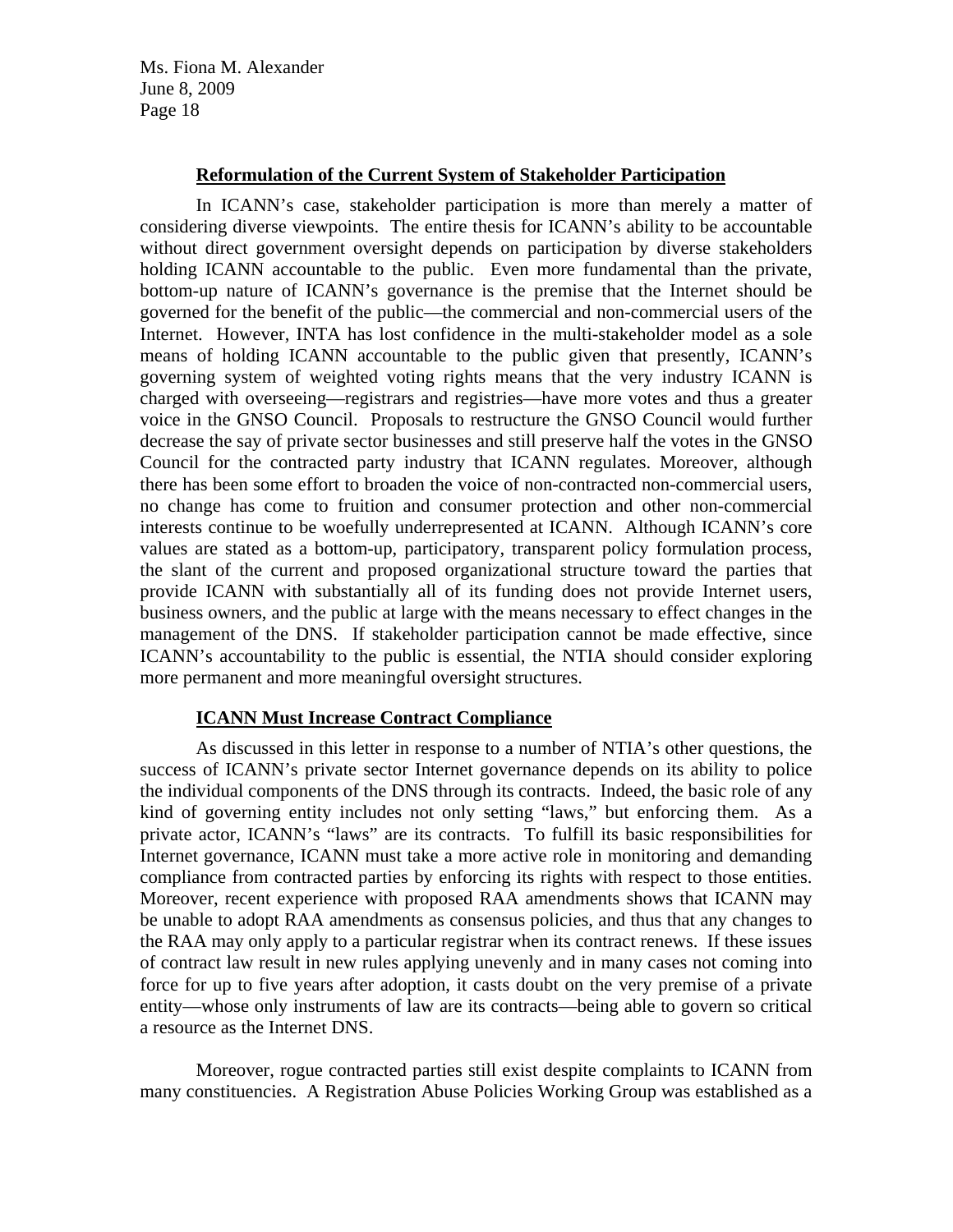result of a GNSO resolution dated December 18, 2008, but that Working Group is still in the early stages and *much* more progress must be made before INTA can be convinced that ICANN's policies in this regard actually reinforce the stability and security of the DNS and the Internet as a whole. Similarly, ICANN has to date taken no compliance action against registrars who themselves have been found to engage in rampant cybersquatting, even though the RAA requires registrars to comply with *all* laws.

As INTA has previously recommended, ICANN should develop a system of graduated sanctions for non-compliance, culminating in the measured, controlled and predictable termination of a contract. At present, the only remedy against registries and registrars is termination. ICANN is understandably reluctant to terminate its contracts, as that would introduce instability into the DNS. However, tolerating non-compliance is also a serious source of instability in the system: ICANN must seek a middle-ground between these two positions, and stewardship from the NTIA may be needed with respect to this issue. In addition, ICANN must enhance its ability to make amendments to the RAA universally applicable, immediately upon final adoption.

### **Question 6**

*The JPA between the Department of Commerce and ICANN is an agreement by mutual consent to effectuate the transition of the technical coordination and management of the Internet DNS in a manner that ensures the continued stability and security of the Internet DNS. Has sufficient progress achieved for the transition to take place by September 30, 2009? If not, what should be done? What criteria should be used to make that determination?* 

### **Response 6**

INTA does not believe that ICANN has achieved sufficient progress for the transition to take place, and structural deficiencies in the areas of contract compliance, representation, and bottom-up coordination necessitate the extension of the JPA.

As discussed in response to several of the questions above, INTA has significant concerns regarding ICANN's inability to effectively enforce its mandates. As a private, non-governmental entity, ICANN must primarily rely upon contractual rights, rather than laws or regulations, to influence and conform the behavior of entities that directly affect the stability and security of the Internet such as registrars and registries. ICANN's lack of commitment and resources with respect to contractual enforcement has directly led to conduct by registrars and registries that translates into DNS instability, e.g., lax compliance by registrars with respect to their obligations under the RAA, tolerance of inaccurate Whois information, and a lack of uniformity and cooperation with respect to proxy registrations. As noted above, the RegisterFly circumstance remains illustrative of ICANN's difficulty in enforcement short of full termination of its contracts, which remains the only realistic means by which it can enforce its policies. ICANN's difficulty in enforcing its contracts is also of concern with respect to IDN TLDs.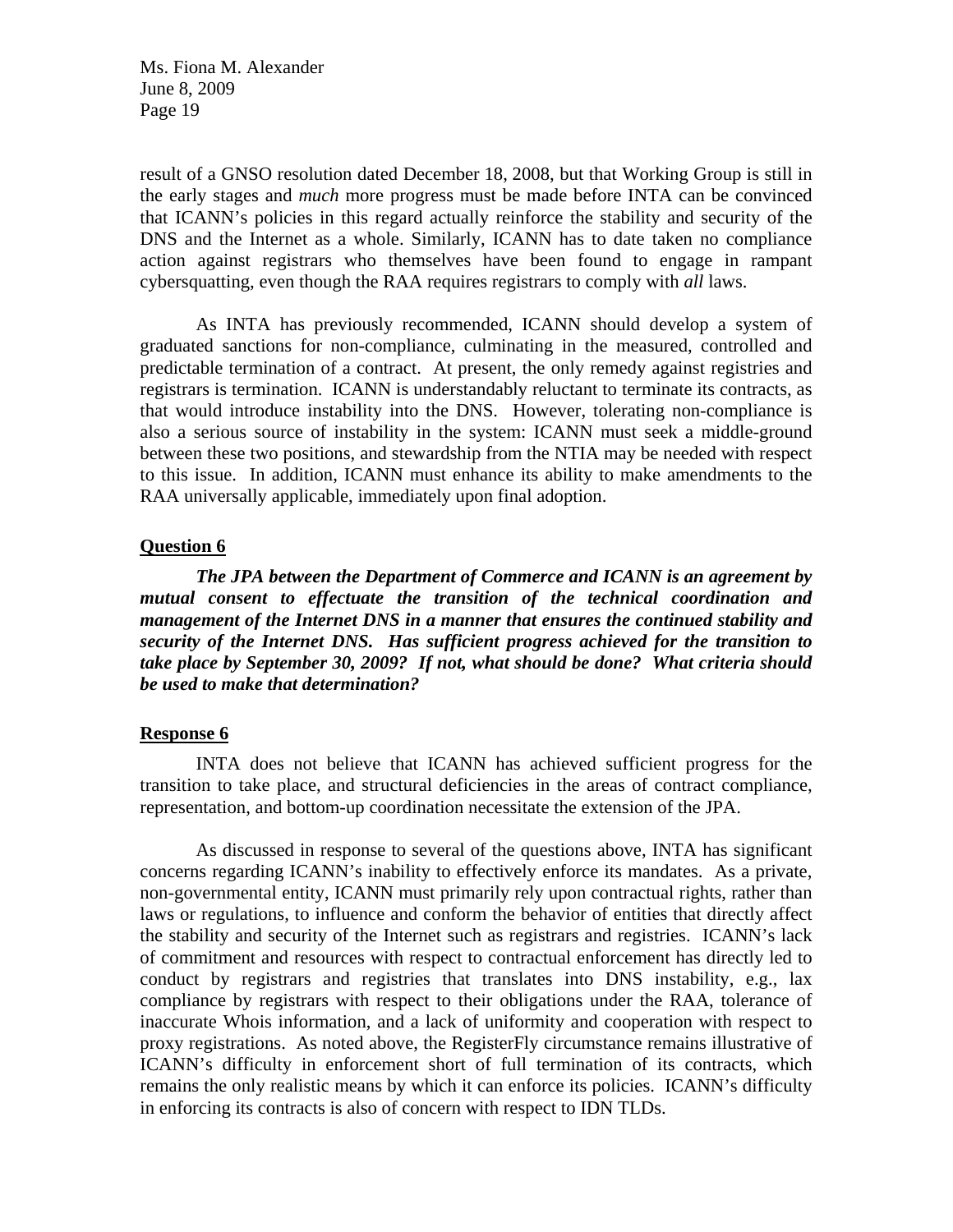Given the extremely significant changes to the DNS that are presently being contemplated, 2009 would be a particularly poor time for the NTIA to end its relationship with ICANN. As the NTIA is aware, new gTLD policies have yet to be completed, much less implemented, and the outcome of this policy-making exercise will have a significant influence on Internet stability and security. INTA remains extremely concerned that this program will lead to a spike in online fraud at a time when the sagging global economy has stretched the brand enforcement budgets of private industry to their limits.

Preserving the accountability of ICANN is essential. INTA believes that a new oversight regime is necessary before the JPA relationship should be considered complete. Regulatory oversight of ICANN remains necessary, and the NTIA should preserve the JPA to allow time for global debate upon an oversight structure to potentially replace ICANN's unilateral relationship with the Department of Commerce. This concept will be discussed further in regard to Question 7 below.

#### **Question 7**

*Given the upcoming expiration of the JPA, are there sufficient safeguards in place to ensure the continued security and stability of the Internet DNS, private sector leadership, and that all stakeholder interests are adequately taken into account? If yes, what are they? Are these safeguards mature and robust enough to ensure protection of stakeholder interests and the model itself in the future? If no, what additional safeguards should be put in place?* 

#### **Response 7**

INTA does not believe that there are sufficient safeguards in place to ensure DNS security and stability, and at present the interests of all stakeholders are not adequately protected.

As discussed in response to several questions above, INTA continues to have particular concerns regarding the present accountability and oversight regime. While INTA acknowledges ICANN's maturation, such maturation is unlikely to continue without stewardship, and INTA credits much of ICANN's maturation to date to its relationship with, and oversight by, the NTIA. Nearly all of the hundreds of submissions in response to the November 2, 2007 NTIA request for public comment as a part of the JPA mid-term review acknowledged in one form or another that the JPA should not end, and there has not been sufficient development since then – particularly with respect to accountability – to suggest that ICANN is now ready to go it alone. However, each previous time that ICANN has gone through a benchmarking and review process related to its relationship with the NTIA, the organization has moved forward in a positive fashion. To our knowledge, there is presently no replacement accountability and review mechanism even contemplated.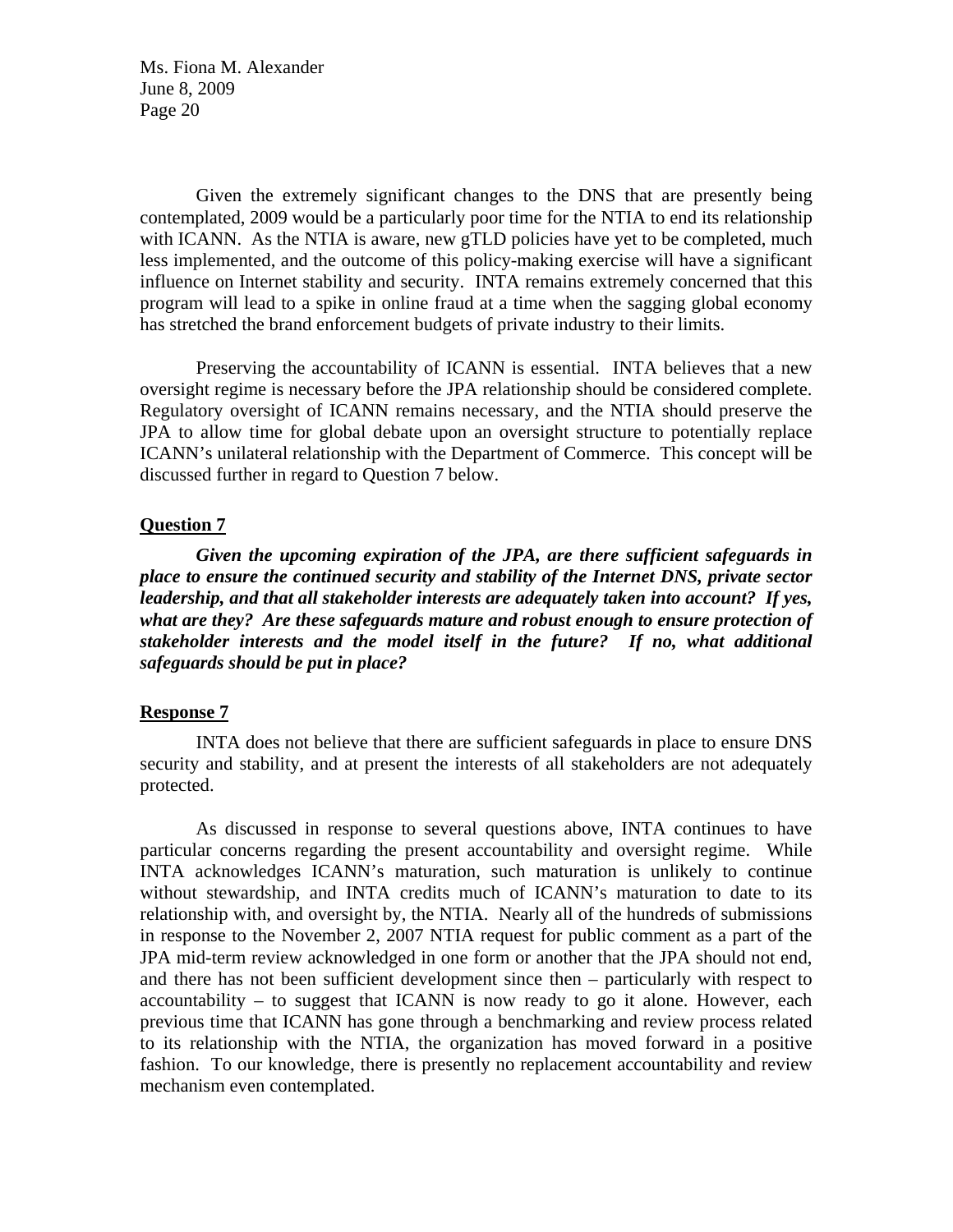The explosion in the development of Internet commerce and communication has made governmental involvement in the regulation of the Internet all the more crucial. Even those now advocating for more international involvement are not suggesting that the abolition of governmental oversight is an appropriate alternative. While it *may* be appropriate to create a direct oversight body comprised of international governments or organizations, significant further exploration of how this can be effectively accomplished is necessary, and, in the meantime, continued governmental oversight is essential. In light of its over ten year history of successful partnership with ICANN, the NTIA appears to be the only governmental authority, in the U.S. or otherwise, that is capable of capably handling that role at present, and the NTIA's role should continue until if and when its responsibilities can effectively and seamlessly be transferred.

Should the JPA be permitted to expire, the NTIA's oversight of ICANN will cease without protecting the interests of the public, and specifically the users, groups and companies who are non-contracted stakeholders. ICANN's policy of weighted voting has already placed an unacceptable amount of authority with those in the best position to profit from the insufficiently regulated expansion of the DNS and Internet as a whole, and, thus, the interests of the public and the business community have been exposed to usurpation. In addition, the ongoing effort to reconstitute the GNSO is of particular concern and threatens to further skew the power structure of ICANN in favor of the parties whose interests most threaten Internet and DNS stability and security. Certainly, these initiatives must have also aroused concern at the NTIA.

 With the Internet having become in an incredibly short amount of time the most valuable telecommunications and commerce vehicle in world, the NTIA can ill afford to permit the complete privatization of its oversight when the growth and development of the Internet and the DNS continues to evolve so rapidly and when so much policy development that will directly affect stability and security is on the horizon.

#### **Question 8**

*The JPA provides that before its termination, NTIA and ICANN are to collaborate on a DNS Project Report that will document ICANN's policies and procedures pursuant to the agreement. What should be included in this report?* 

#### **Response 8**

Consistent with INTA's comments above in response to many of the questions posed by the NTIA, ICANN must document how it has achieved sufficient transparency, and it should demonstrate that it has adopted and is adhering to a sufficient conflict-ofinterest policy. ICANN should also detail its track record with respect to the enforcement of its contractual rights concerning (1) the maintenance of current and accurate Whois data for domains registered within its purview, (2) compliance by registrars with UDRP decisions, and (3) overall compliance with provisions of its RAA. ICANN should also report its policies for ensuring the participation of the private sector, especially brand